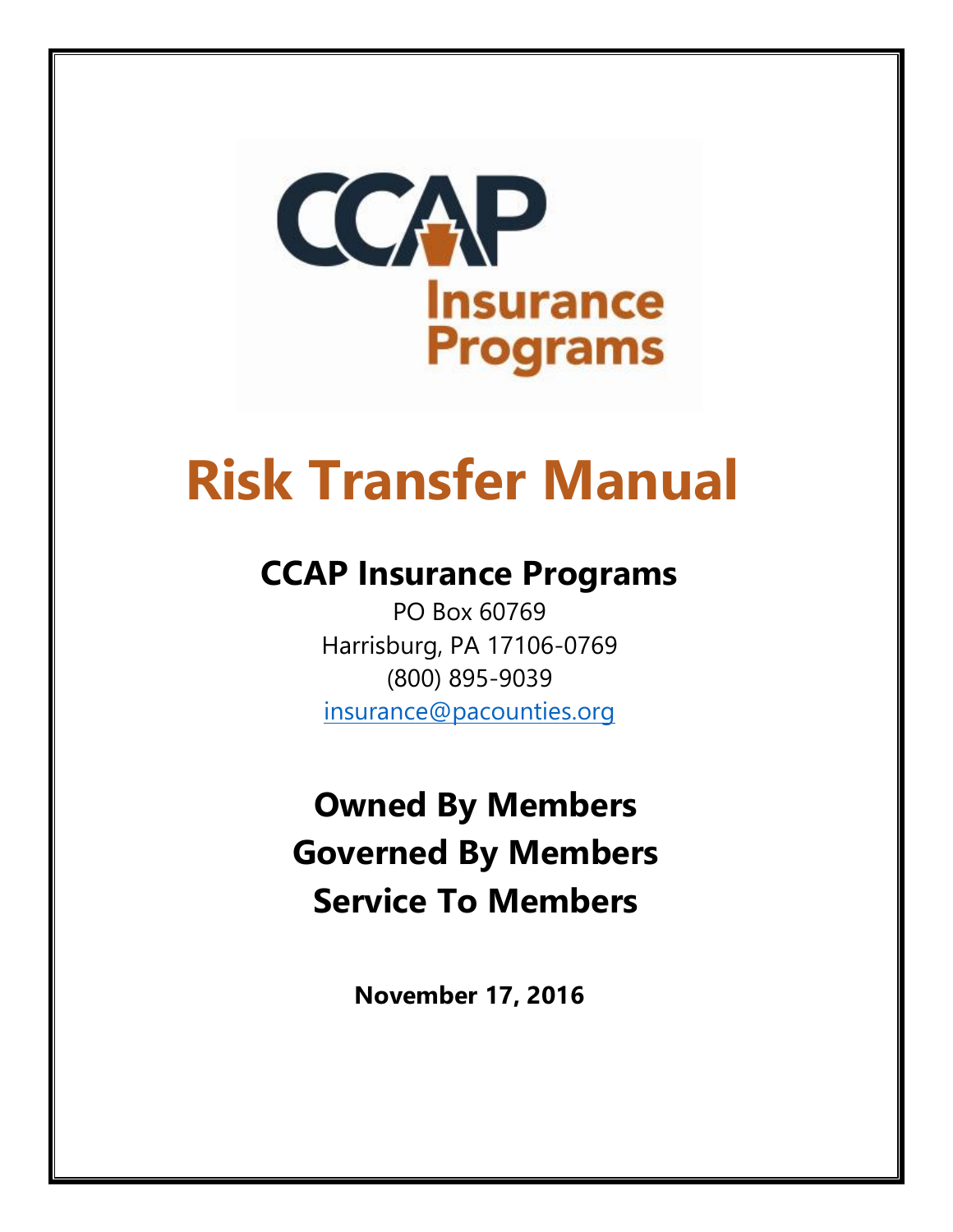# **TABLE OF CONTENTS**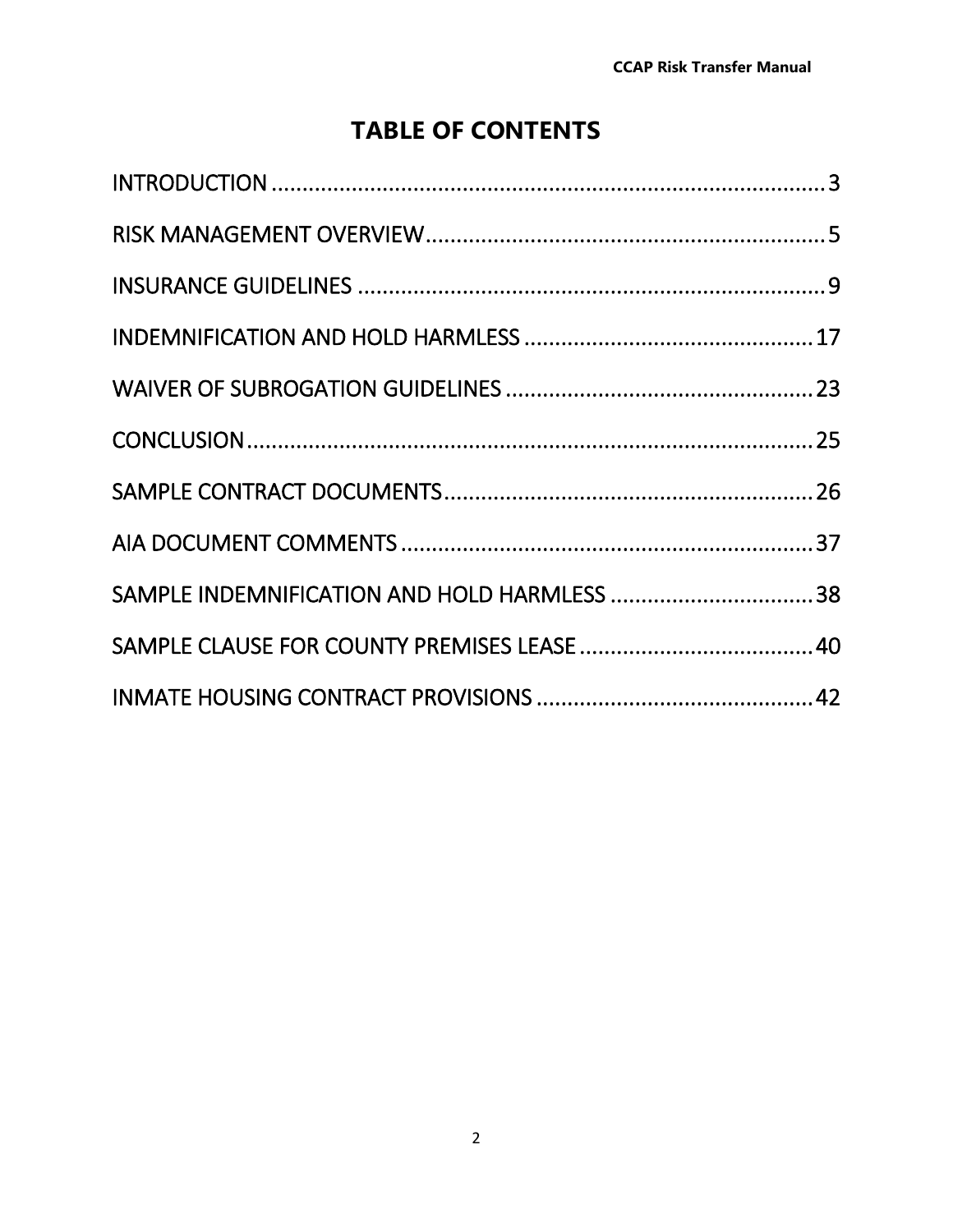#### **INTRODUCTION**

The purpose of this Risk Transfer Manual is to provide members of CCAP's insurance pools and programs with a guide to use when considering risks and evaluating administrative, management and other options related to county operations. Information on establishing and drafting insurance, indemnification and hold harmless provisions for contracts with third parties are included. These provisions are commonly referred to as the "risk transfer clauses" of a contract or agreement. Contracting parties may be the Commonwealth of Pennsylvania, other political subdivisions, service providers, construction contractors, project managers, vendors, facility users or other contracting parties with whom a county does business.

CCAP's insurance pools and programs provide these model guidelines based on their experience and other resources and factors. It is intended as a reference point for our members. It is not meant to create or suggest absolute requirements. These are, in fact, guidelines. Flexibility and understanding must be tempered with good judgment in establishing provisions that are agreeable and attainable for those involved in the process, the county and the entity with which it is contracting.

Most of the risk issues mentioned in this manual are related to property and liability risks. For that reason, CCAP's Pennsylvania Counties Risk Pool (PCoRP) is cited, often to provide an example. PCoRP is a public entity risk pool, organized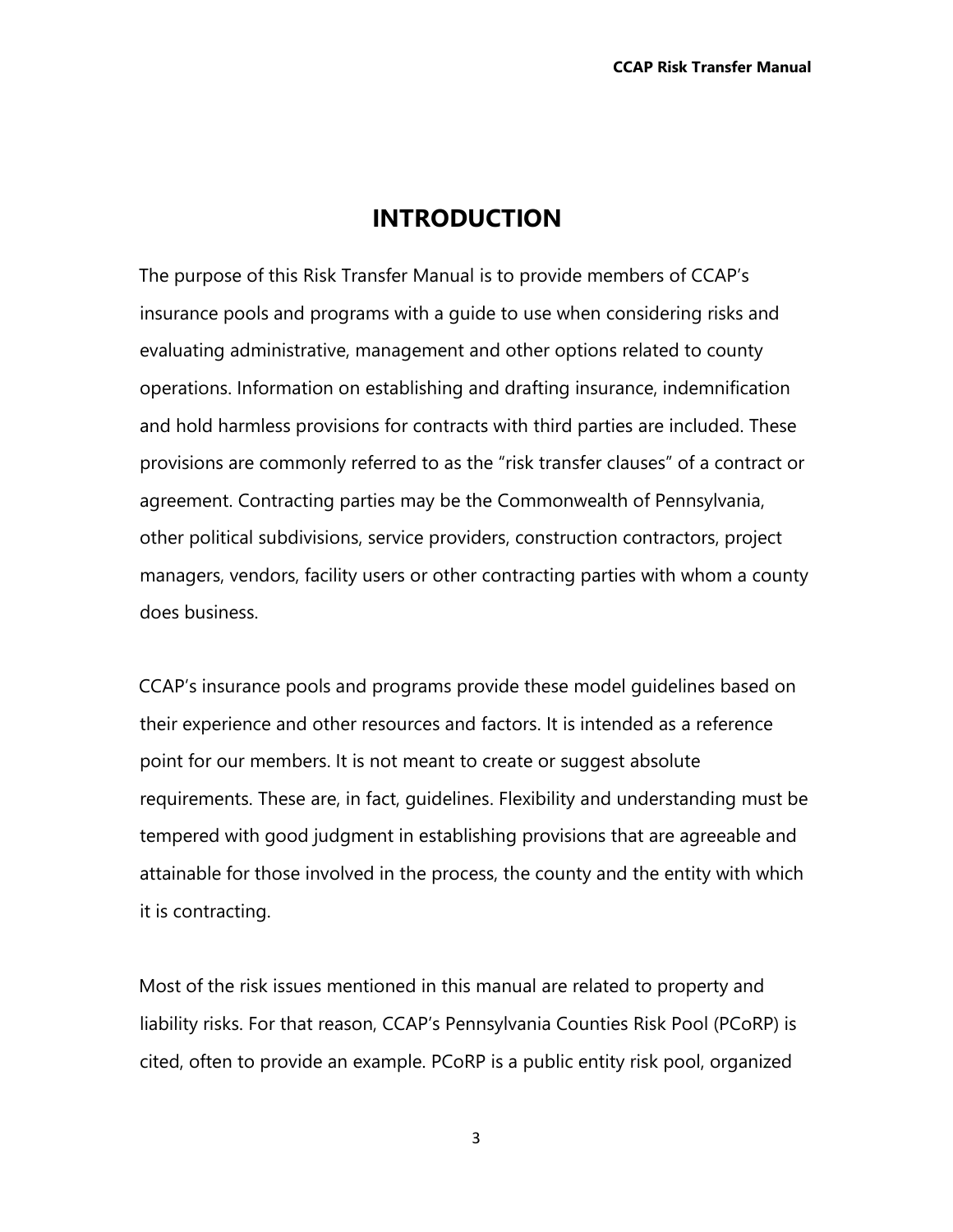by counties as an intergovernmental cooperative. It is not a commercial insurance company.

Each risk and contract comes with its own unique set of conditions and circumstances. No guideline, no matter how complete, is appropriate for all situations. Members using these guidelines are urged to solicit assistance from risk management and legal professionals as the situation dictates.

#### **THANKS**

CCAP's insurance pools and programs would like to thank NIRMA, the Nebraska Interlocal Risk Management Association, for allowing us to use portions of their Insurance and Risk Transfer Manual for this publication.

**The suggested guidelines and information provided in this manual are not legal advice. This manual was reviewed and edited by CCAP staff. Counties and county related entities are encouraged to review the information in this manual with their solicitors and other appropriate legal counsel before finalizing any contract or agreement.**

| Project coordinator and editor: | John Sallade, CRM<br>Managing Director, Insurance Programs<br><b>CCAP</b> |
|---------------------------------|---------------------------------------------------------------------------|
| Reviewers:                      | Barb Zemlock, Insurance Boards Legal Counsel<br><b>CCAP</b>               |
|                                 | Crystal Clark, CCAP Solicitor                                             |
|                                 | Karen Cohen, Insurance and Reinsurance<br>Manager, CCAP                   |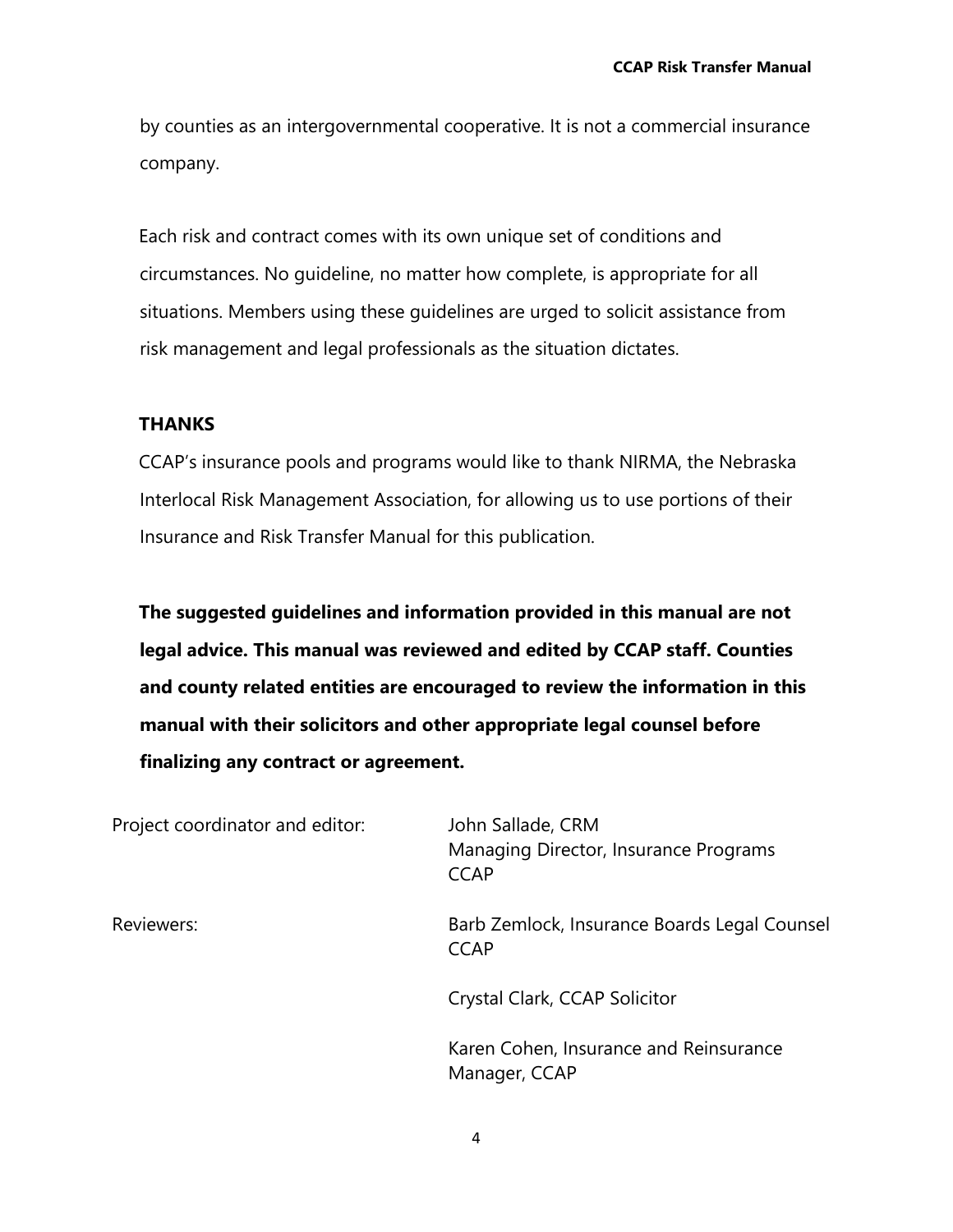### **RISK MANAGEMENT OVERVIEW**

Two of the main purposes for the formation of CCAP's insurance pools and programs were to provide coverage and risk management services to CCAP members. CCAP continually works to provide its membership with coverage options and programs that are second to none in breadth of coverage and pricing fairness. Risk management services offered include those provided by risk control, legal, claims and other administrative staff.

However, a sound risk management process can and should go beyond the services provided by CCAP's insurance pools and programs. Risk management is something every one of us practices to various degrees on a daily basis in our personal and professional lives. It is a process of making and implementing decisions that will minimize the adverse effects of accidental losses.

Often times we may not even know or understand we are practicing risk management, as risk management equates to common sense. The decisions we make impact our lives and the lives of others and usually the budgets and financial strength of the affected parties. The essential ingredients of the risk management process are:

- 1. Identify and analyze the exposure to loss;
- 2. Analyze the feasible techniques available to address the loss exposure;
- 3. Decide which is the best technique to use;
- 4. Implement the chosen technique; and
- 5. Monitor the results and revise the technique as needed.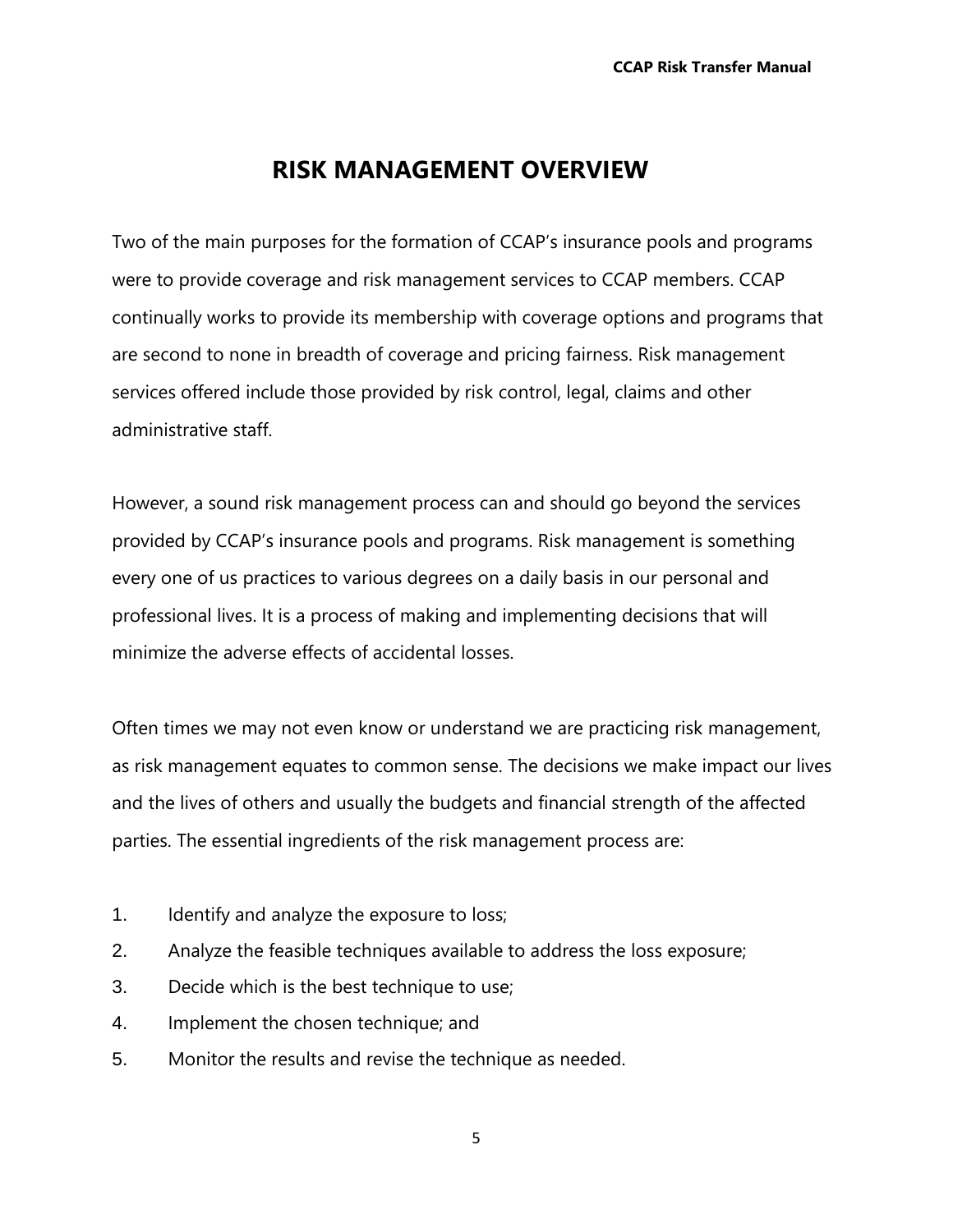The techniques available to address an exposure to loss are many. Risk control, risk retention, risk financing and risk transfer are the most common techniques used to manage defined loss exposures.

Risk control is frequently referred to as loss control or loss prevention. CCAP's dedicated risk control team provides various services to its members free of charge on an as needed basis.

Risk retention is a technique practiced by each member. Deductibles are a form of risk retention, as is a conscious decision to not insure certain types of property and retain the risk of loss. Risk retention is practiced in various degrees by the terms of the contracts we enter into.

Risk financing is a technique in which we decide how we intend to pay for losses that are retained and is generally accomplished with the purchase of insurance.

Finally, risk transfer is a technique accomplished through the terms of the contracts we enter into and is the primary focus of this manual.

A contract is generally defined as an agreement between two or more competent parties which creates an obligation to do or not to do certain things directly or indirectly related to the subject of that agreement. Contracts can consequently create risk for your entity. You normally have little if any control over the operations of the party you contract with or how that party conducts its business/activity so your entity should not be held liable for the improper acts of contractors or their employees. What you can control to various degrees are the terms of the contract you enter into for a product or service. In order to avoid the legal expense of proving that you were not involved, or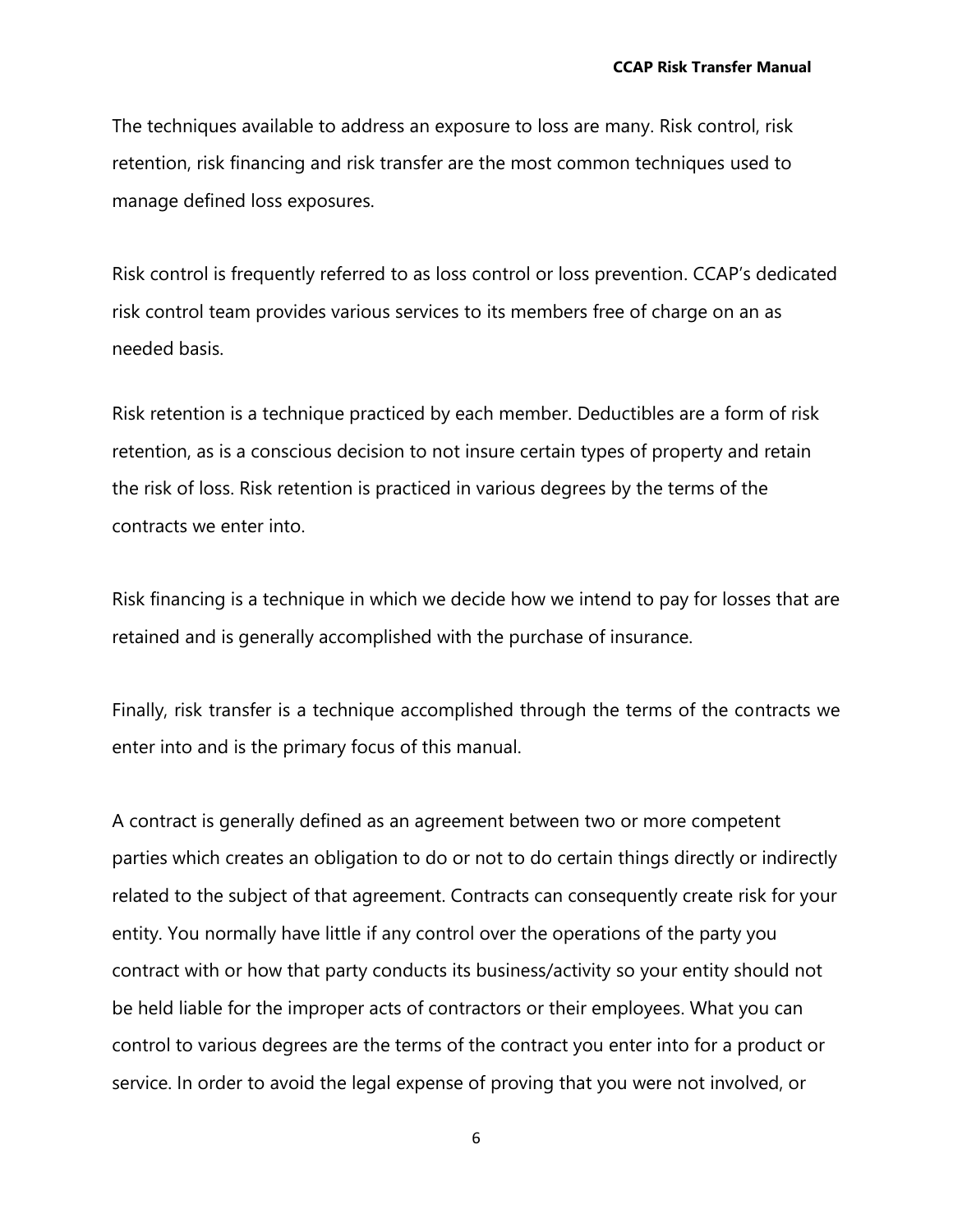your involvement was delegated to another to perform a task and you were not otherwise responsible for the injury or damage, indemnification and hold harmless provisions should be in place. If the duty to perform a certain specific task is nondelegable, you may still be sued but the effective allocation and transfer of risk of loss to the appropriate party should be a goal of your contract negotiations.

There are several advantages to contractual transfer of risk:

- Some risks may not be insurable or coverage may be difficult to obtain or expensive to purchase. Transfer those risks if possible.
- A potential loss may be shifted to another party that is in a better position to exercise loss control.
- It may be more economical to transfer the risk than to purchase the needed insurance coverage.

A disadvantage to risk transfer is that if the party you have transferred the risk to is unable to pay for a loss, you may be held responsible for payment. And if the language is found to be against public policy or ambiguous, the transfer may not be upheld in a court of law. Always remember, contractual risk transfer transfers the obligation to pay for a loss; it does not transfer the underlying loss exposure to the other party (i.e. a nondelegable duty to perform certain obligations required by law of county government).

In order for the insurance, indemnification and hold harmless provisions of your contracts to properly serve their function, there are some basic steps to follow. It is important to develop these risk transfer clauses in your contracts and let the bidders or contractors know of the requirements early in the bidding or contracting process, including the requirement of providing certificates of insurance. If the contractor/bidder has a problem with meeting these provisions of the contract, it is best to know that as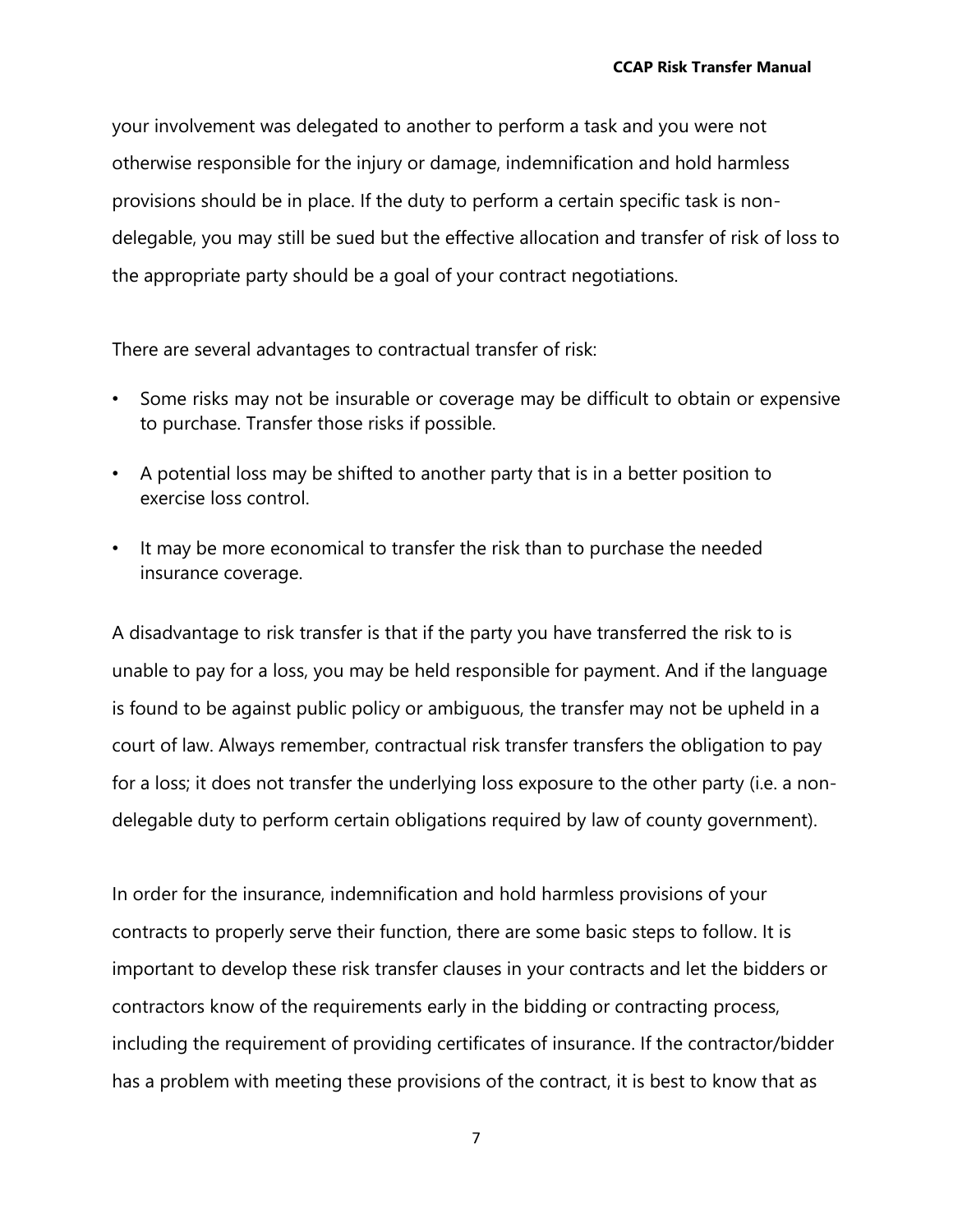soon as possible in the process. And it is important that you review the Certificates of Insurance to verify they reflect the terms of the contract and follow up with the contractor if they do not to obtain compliance.

Often the county will seek to be added as an additional insured on the contractor's or service firm's insurance. If this is done, the county should also stipulate that the insurance coverage from the contractor or service firm is primary, and the county's insurance will be excess. This means the contractor's or service firm's coverage will respond first to the cost, and only after that coverage limit is exhausted will the county's insurance respond.

Properly written insurance and risk transfer clauses should be essential elements of any contract. The contract provisions offered in this manual will aid you in your efforts to properly place the risk of loss on the appropriate party. They do not fit all situations. Again, you are encouraged to involve legal counsel to secure proper legal and risk management advice when contemplating entering into a written contract.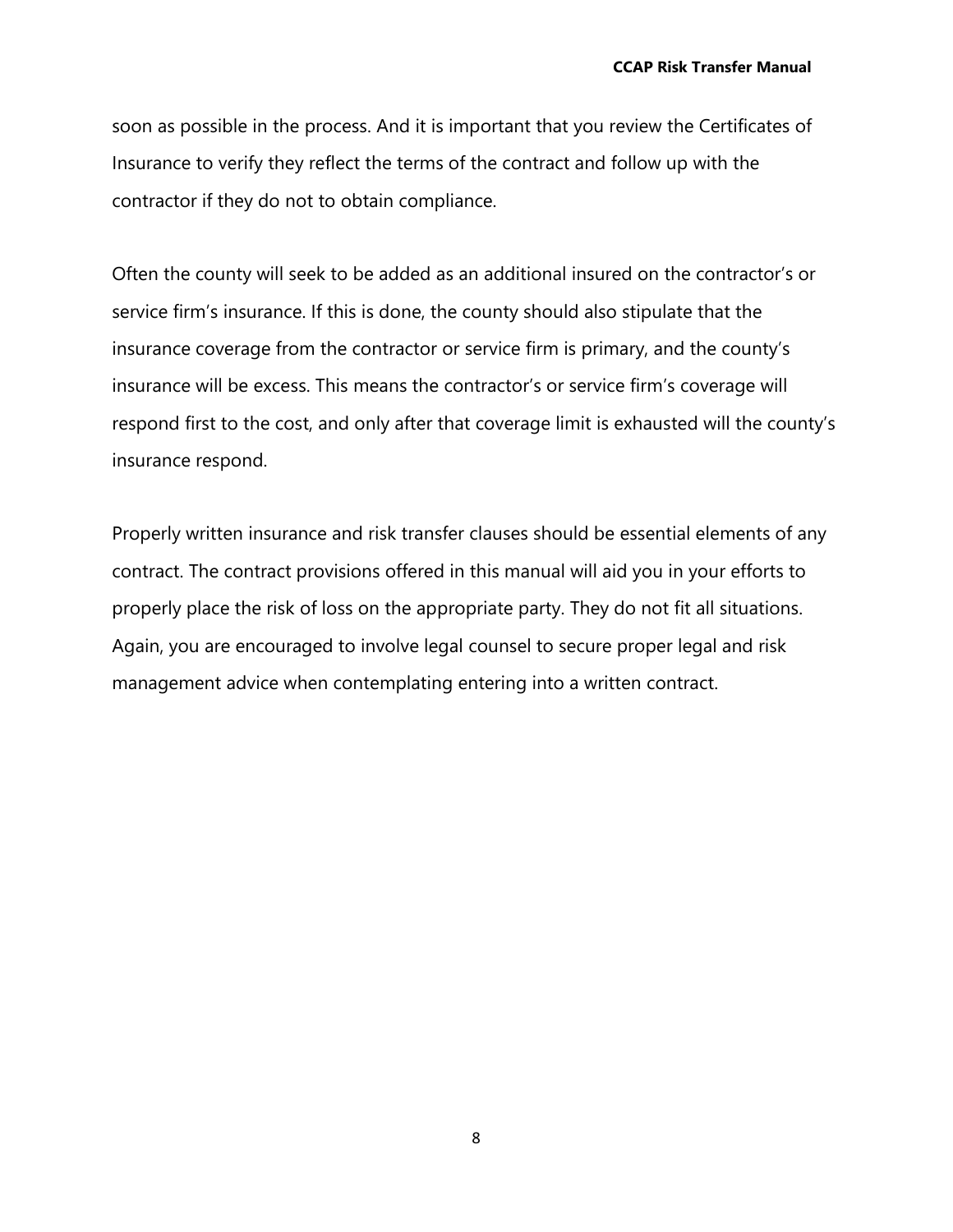#### **INSURANCE GUIDELINES**

Contracts typically address insurance requirements. You may be required to provide evidence of your insurance coverage and may be asked to provide a Certificate of Insurance listing the other party as an additional insured (which is not always a good idea – see more on this later in the manual). On the other hand, you may be in a contract where the other party is providing your county with products or services and you should require that party to show evidence of their insurance with a Certificate of Insurance and add the county to their coverage as an additional insured.

When determining what insurance requirements you should include in a contract you should generally take a practical approach. You need to understand the type of hazard present in the type of work or service being addressed in the contract. You need to be flexible in your requirements so as to not unintentionally exclude or eliminate qualified contractors from bidding on projects because of insurance requirements that may be overly stringent or unavailable in the insurance marketplace.

For instance, you would generally have more stringent insurance requirements for contractors who are going to provide major building construction, such as building a jail or courthouse or administrative offices, than those who might come on site to repair plumbing, do interior carpet cleaning, painting, mowing, or make small repairs to your structures. This latter group might be commonly thought of as service vendors and not generally pose the degree of risk of loss as a contractor doing major construction.

Three criteria to consider when establishing insurance requirements:

- 1. the dollar size of the contract;
- 2. the length or time frame of the contract; and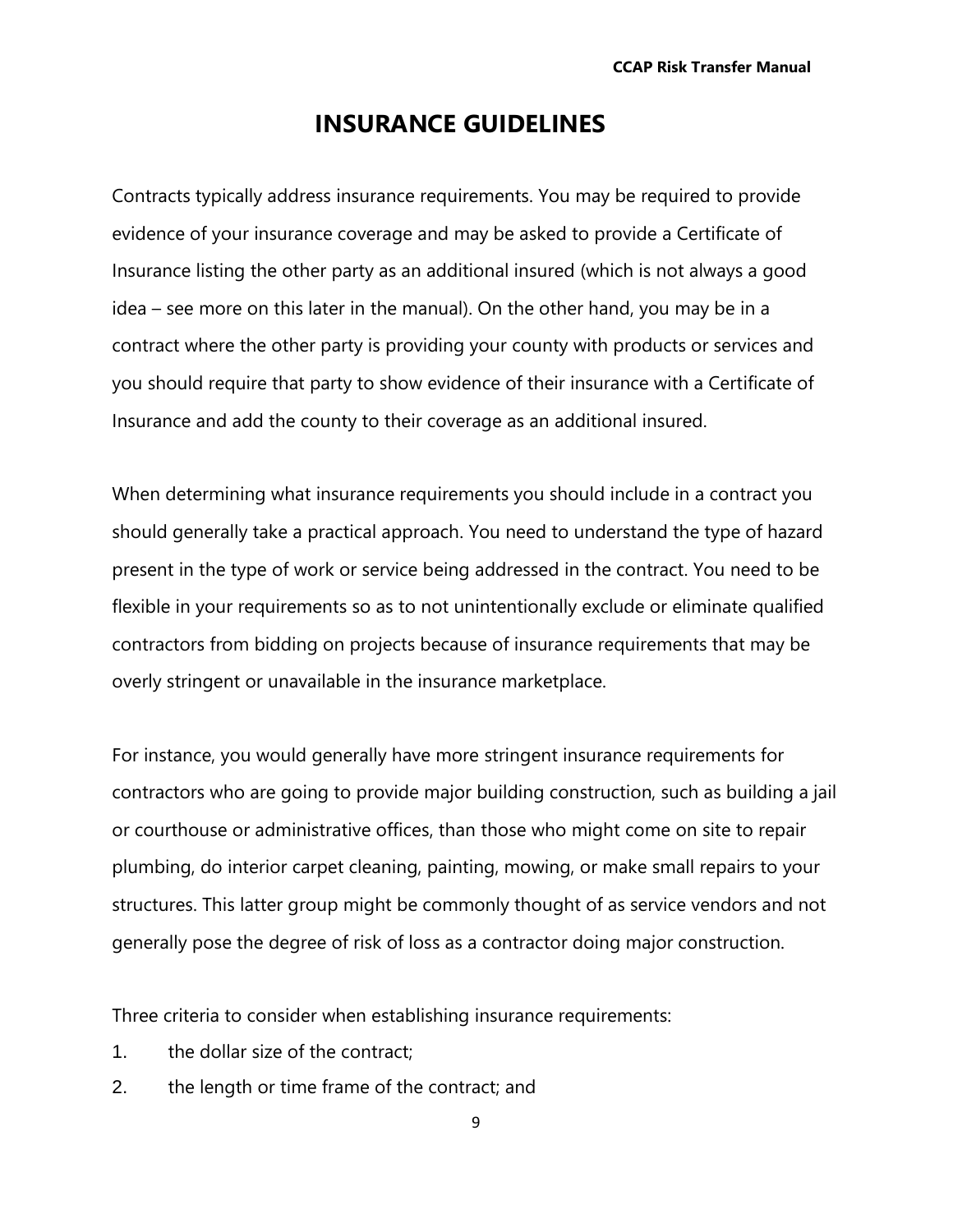3. the type and hazard level of the work to be performed

Be realistic when determining your insurance requirements. Well-qualified contractors could be eliminated from the bidding process on projects because of insurance requirements that are thought to be excessive or overly stringent. Of the three criteria mentioned, the hazard level of the work to be performed should be given the most consideration.

There are four basic hazard level categories to consider:

**Low Hazard** - carpenters, plumbers (no digging or trenching), painters, small repair or service type work and most consultants.

**Medium Hazard** - roofers, plumbing with minor digging (six inches or less), cement work, grading of landscape, landscapers and building maintenance/cleaning work.

**High Hazard** - excavation and underground work, road projects, erection and welding work, all building and infrastructure construction and renovation work, and lease of premises agreements.

**Special Hazard** - major building and infrastructure projects, contracts involving environmental and asbestos exposures and similar extra-high hazardous operations.

Always require proof that the contractually required insurance is in place throughout the full term of the contract. This proof of insurance is typically provided by a Certificate of Insurance. Requiring such proof at the start of the contract would be sufficient if the contract expires prior to the noted expiration date of the insurance coverage as shown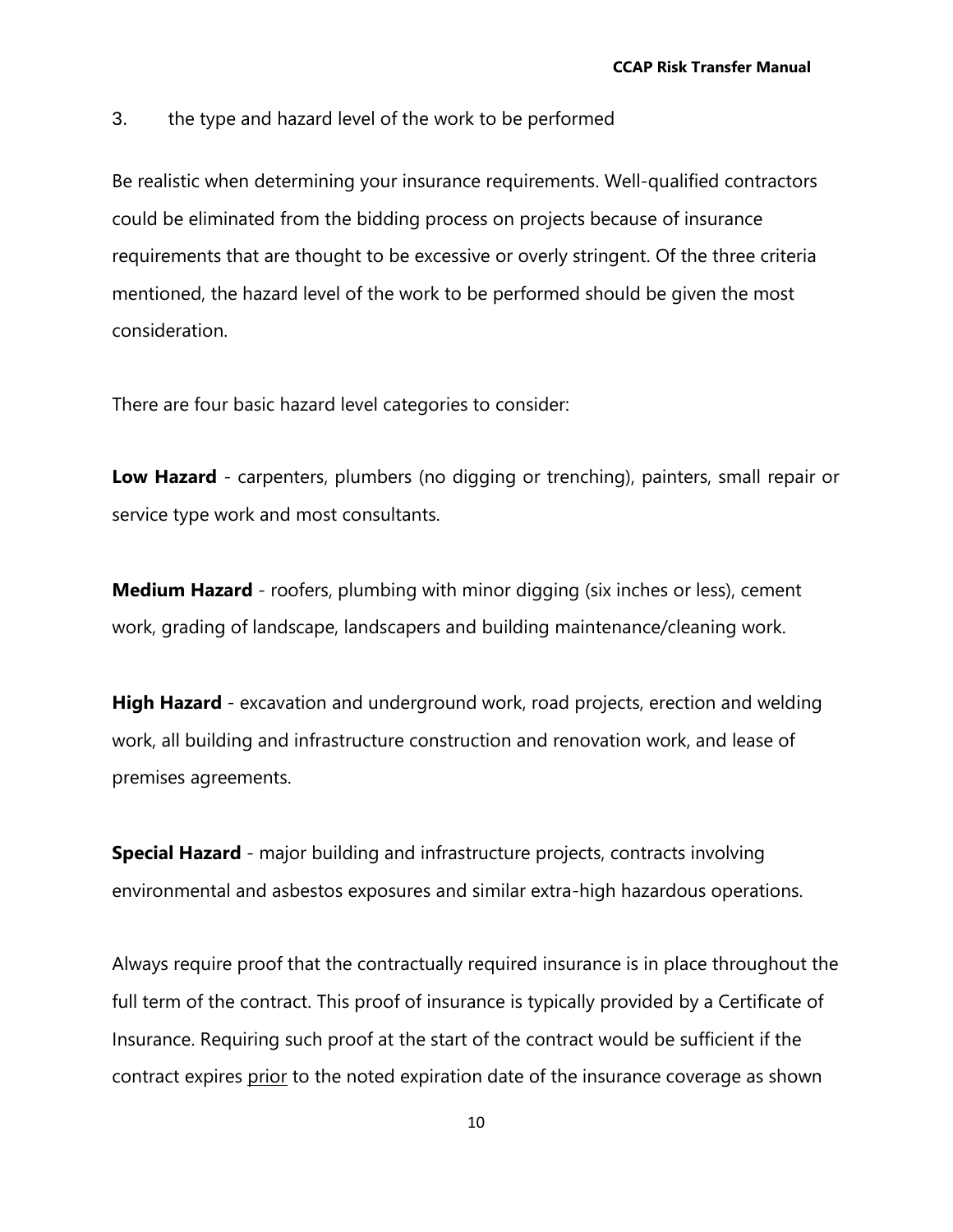on the Certificate of Insurance. If the contract period exceeds the depicted insurance coverage policy period, ask for a renewal Certificate of Insurance from the contractor. Coverage limits can be provided with primary or excess/umbrella forms. Either is acceptable. Always verify the contractor's insurance coverage and compliance with the terms of the contract. If using a project manager, make sure they verify the contractor's risk factors and its job completion history. A contractor's historical experience of successfully completing projects should be a factor for your consideration. Don't make the insurance requirements any more complicated than needed. It takes time and effort to monitor insurance contractual compliance which comes at a cost to both contracting parties.

Counties should consider including a requirement in all service contracts which places the responsibility upon the service firm to inform the county should any or all of its required insurance be cancelled or nonrenewed, or if changes are made in the carriers providing coverage, or if the limits of the policies are changed. If the service provider does not provide this notification, there should be penalties in the contract, for example the immediate right of the county to cancel the contract or declare it void.

Examples of insurance provisions to include in most contracts can be found on pages 26 – 35 and 38 -39. These are suggested minimum insurance guidelines recommended to be required of contractors.

The types of insurance to include in the provisions of your contract are:

a. Commercial General Liability. This insurance normally covers bodily injury, personal injury and property damage, as well as contractual liability occurrences. This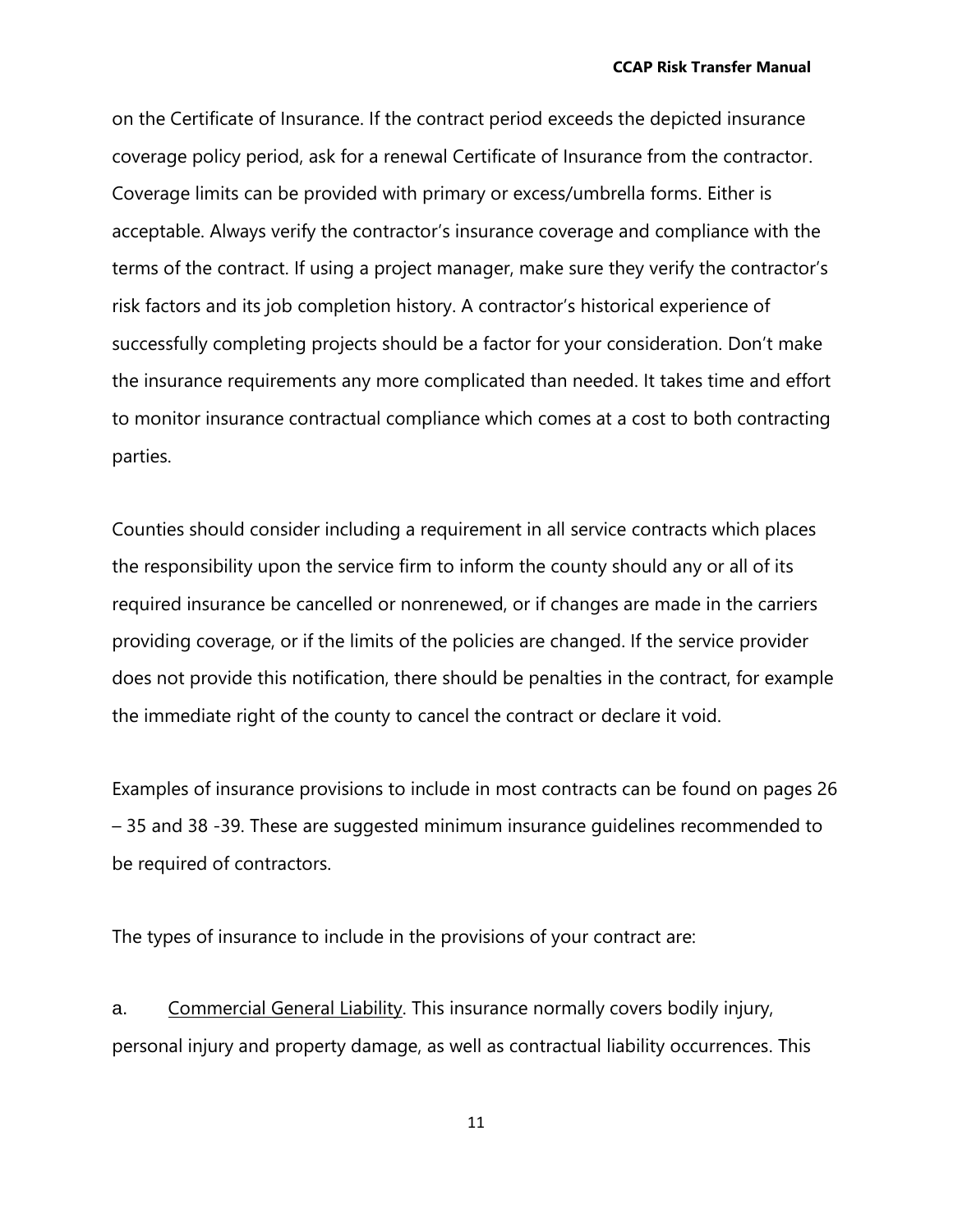should be a staple in all contracts with contractors and should include coverage for products and completed operations.

b. Automobile Liability. If the contractor will be driving as part of performing the service in the contract or operating an automobile on your property, the contractor should be required to carry this insurance coverage. This is particularly important when the contractor is providing transportation to others on your behalf.

c. Workers' Compensation. For all practical purposes, state law requires every contractor employing one or more workers to provide workers' compensation insurance coverage for its workers. *It is very important that you obtain proof of this coverage or the contractor's exemption from the law prior to allowing work to begin under the contract*. Failure to confirm coverage could mean that your entity would be held responsible for the contractor's workers' compensation claims and you would have to pay for the cost of these claims.

d. Professional Liability. If the contractor is providing services of a professional nature in which special training, education or certification is needed, a malpractice or errors and omissions loss exposure exists and you should require the contractor to have professional liability insurance coverage. Examples of such professions are physicians, nurses, accountants, architects, engineers, computer program designers and insurance producers or brokers.

e. Builders Risk – Course of Construction Coverage. This coverage addresses the loss of or damage to buildings under construction or those being remodeled or renovated, along with the construction supplies and materials during the construction project. CCAP's PCoRP program provides automatic Builders Risk coverage for new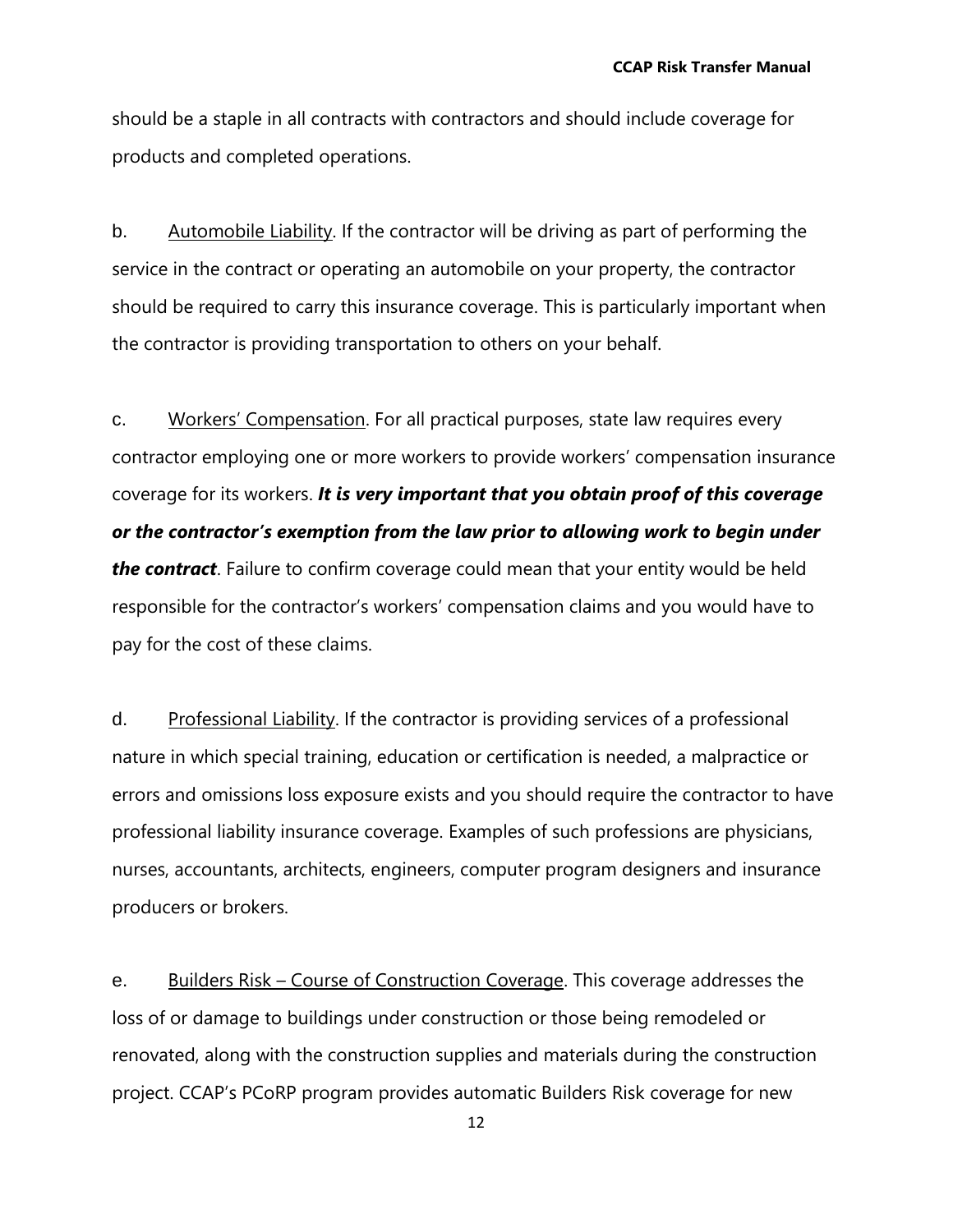locations in the course of construction subject to a \$250,000 limit. If higher limits are needed for a new construction project, a separate Builders Risk policy will be needed, which PCoRP staff can secure. We strongly recommend that the county seek to have the builders risk loss exposure assumed by the contractor who is generally in a better position to effect and maintain loss prevention and risk control standards during the construction process. For projects where renovation or remodeling is being done on an existing location, PCoRP provides full policy limits (\$5,000,000) for these type of projects.

#### **UMBRELLA OR EXCESS COVERAGE**

One important point about any insurance coverage is to have correct limits. This is fairly easy to do for property insurance because you should be able to obtain accurate values of property that would need to be replaced. For liability coverage, it is a little harder. Often counties and the vendors you contract with will buy higher limits by purchasing excess coverage or an umbrella policy. Excess coverage means the limits are being increased for one specific line of coverage (for example, auto liability) and may be purchased from the same insurer providing the underlying coverage, or from a totally different insurer. Umbrella coverage is bought for multiple lines of coverage (for example all types of liability) and may be purchased from the same insurer that provides the underlying liability coverage, or from a different insurer. For both excess and umbrella insurance, the coverage may be included in the same basic policy being purchased, or could be written in a separate policy.

#### **AIA DOCUMENTS**

At times you may be involved in a contract for construction wherein the general conditions of the contract are those of the American Institute of Architects (AIA). We suggest county solicitors carefully review this contract, as it is often presented in a very one-sided manner, overly protective of the architect. Our experience has been that the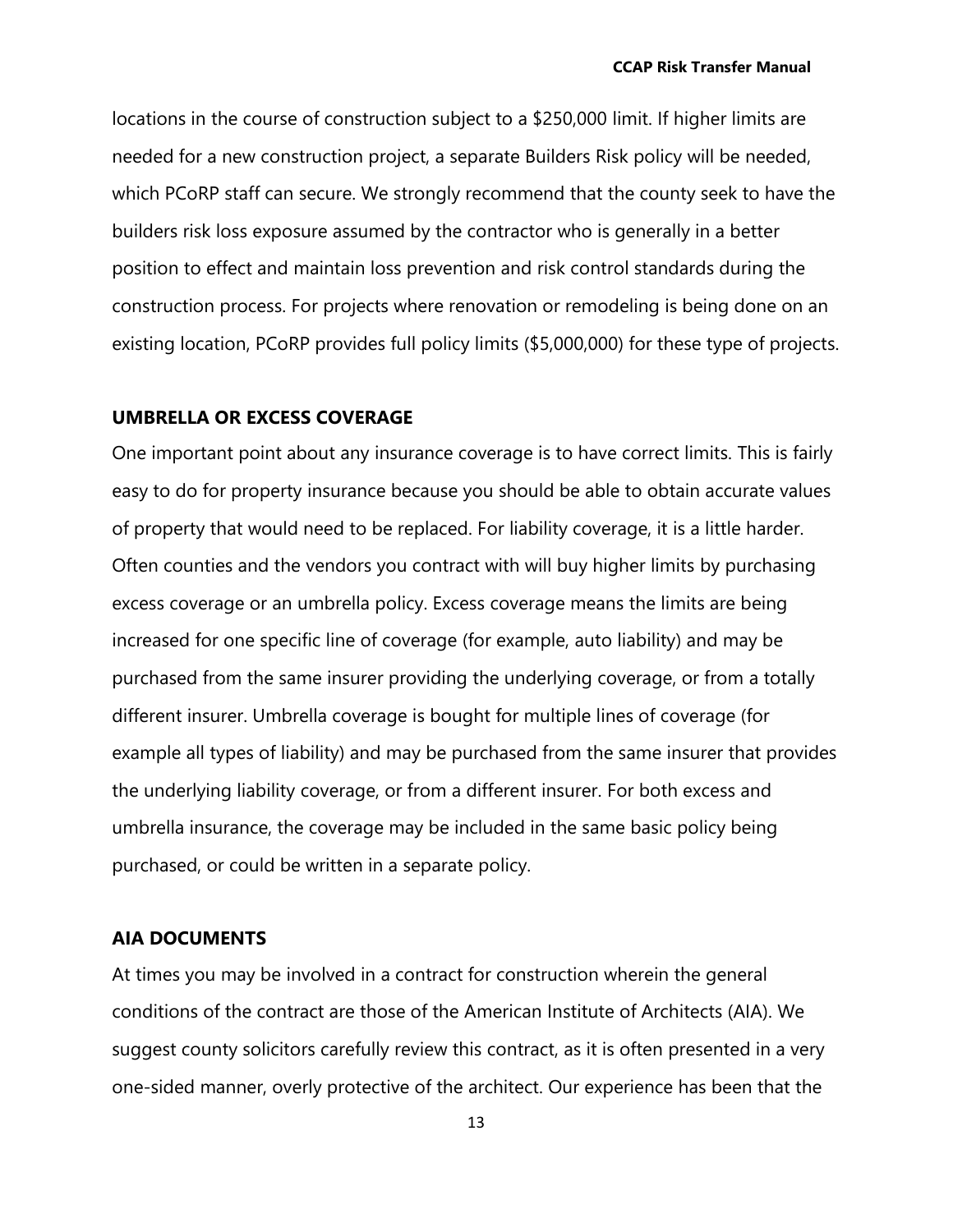document often needs to be amended, and most architectural firms are willing to negotiate those changes.

Generally it is in the owner's best interest to require the contractors, etc., to secure property/builders risk/installation floater property coverage for the risk of loss for a new construction project. If the construction project involves the alteration or repair of an existing building or an addition to an existing building, the risk of loss generally stays with the owner. If your county decides to retain the risk of loss during a construction project, you should check with PCoRP or your insurer to make sure the risk of loss is acceptable and adequately covered.

Make sure the prospective bidders are aware of your revisions to the AIA contract prior to submitting a proposal or bid instead of after the proposals or bids are received. As always, it is suggested that the member consult with legal counsel when entering into any contract.

#### **CERTIFICATES OF INSURANCE (COI)**

A certificate of insurance is commonly used to represent the existence of insurance coverage. It is not a binding legal document. It cannot alter, amend or extend the terms of the coverage documents it represents. And it does not guarantee the coverage remains in existence throughout the noted coverage period. Coverages are cancelled or expire for various reasons. Verifying the existence of coverage and the continuance of the represented contractually-required coverage is an important aspect of any contractual transfer monitoring process.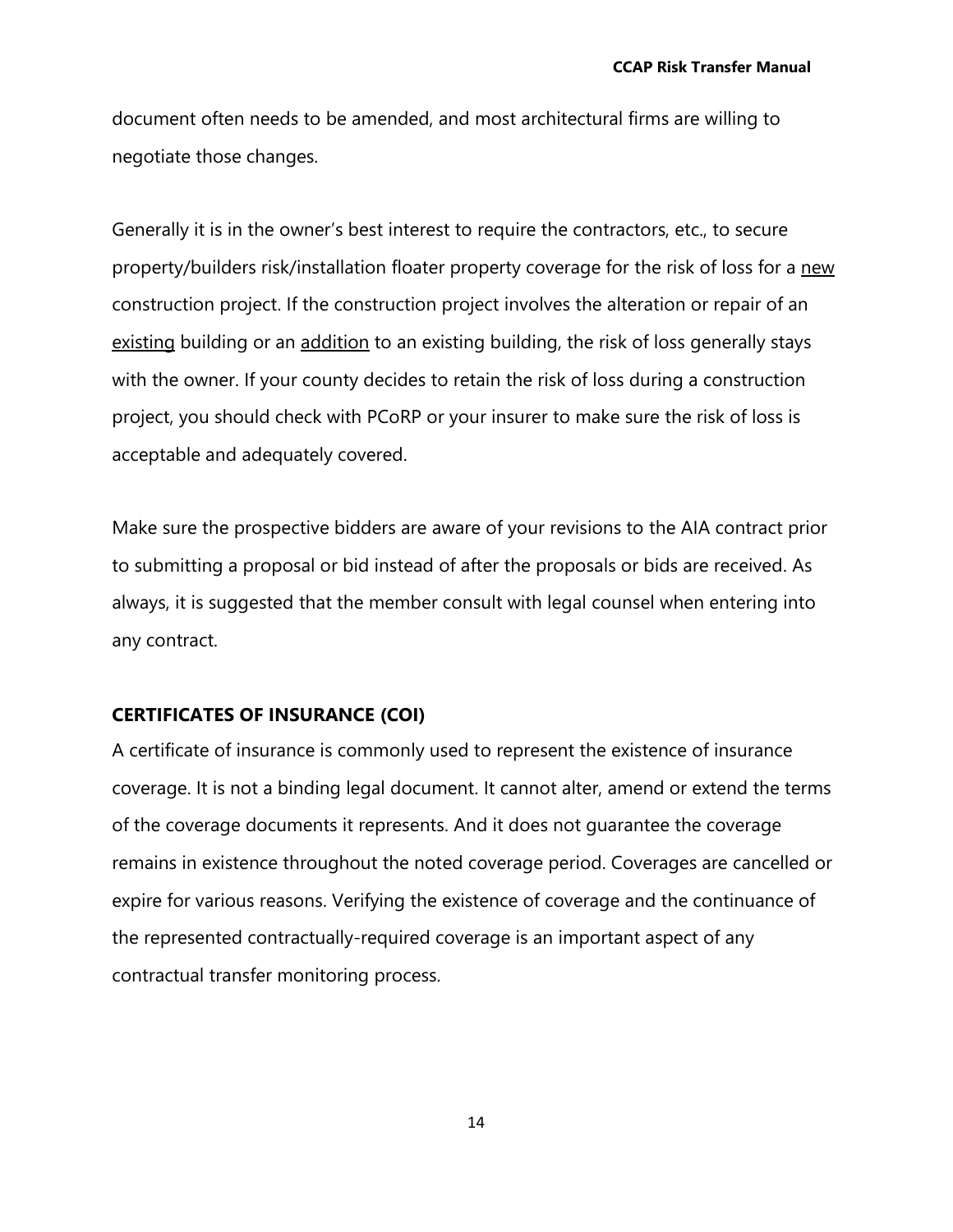#### **CERTIFICATES OF INSURANCE AND ADDITIONAL INSUREDS**

Of all the insurance documents, the COI is probably the most misunderstood and misused. We get a lot of requests for certificates of insurance for PCoRP and PComp members. In many cases the person asking for the COI has no idea what they need it for – they've just been told to get one from us.

The COI is basically a way to show another party that the county has insurance coverage, specifically what kind and what the limits are. The simplest example would be when the county hires a contractor to fix something, and requires the contractor to have liability insurance in case they make an error on your project, and also workers' compensation insurance for their employees. The COI is how the contractor shows the county they have coverage. You should be able to tell who their insurer is, and what limits they have. The COI should be prepared by their insurance broker or local producer, or could be prepared by their insurance company. It is rare for it to be prepared by the contractor or company itself.

Some counties ask us to reauthorize their COI's each year. This is not necessarily needed, unless the relationship with the contractor is ongoing. Sending us all your COI's from last year makes no sense, especially when some of them were for single day activities.

Those single day activities probably are the main reason for COI requests. The county is using someone's property, and the property owner wants to be sure the county has coverage. When we prepare your COI, we will note the event, and that the COI pertains only to that event on that date.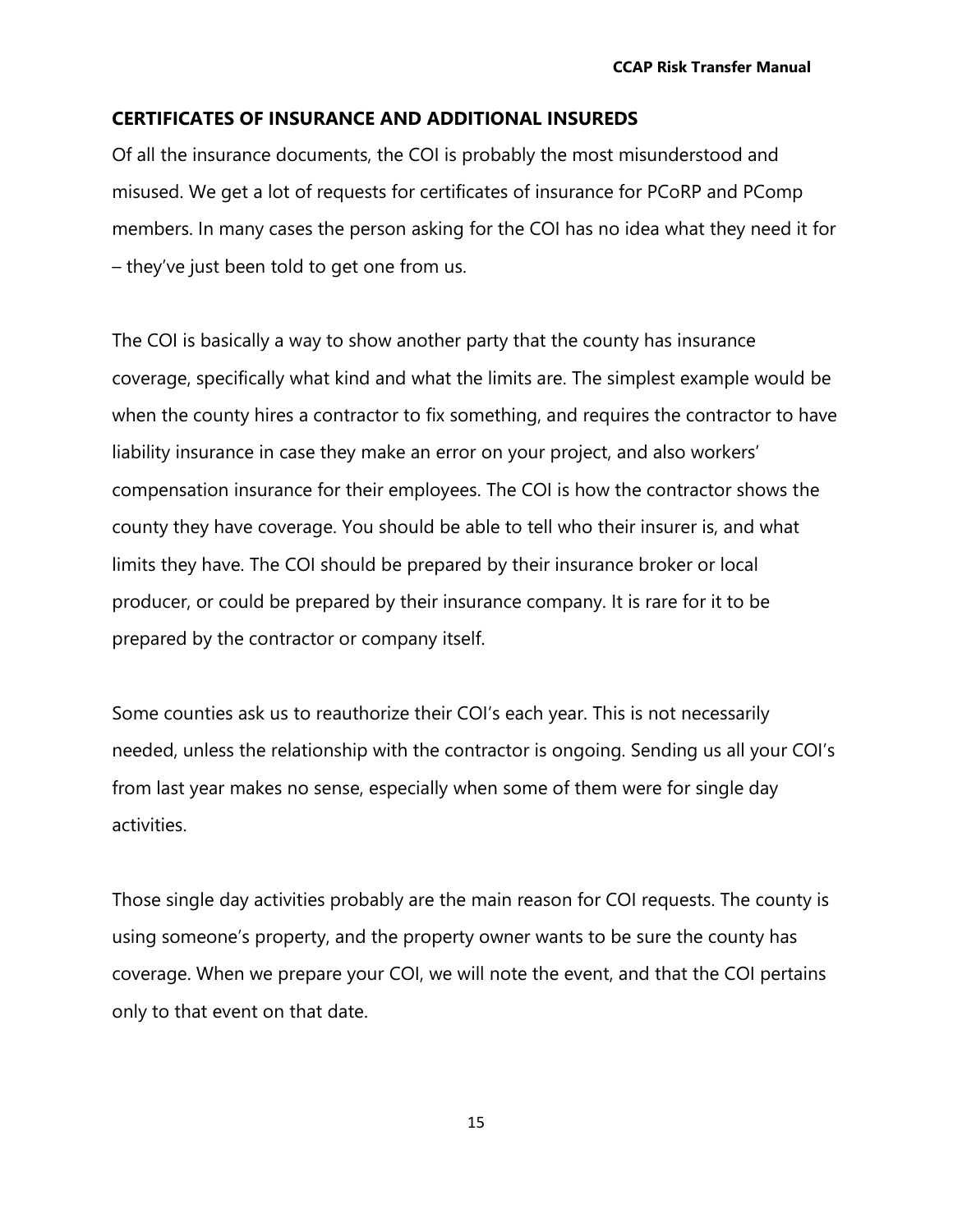It is smart to manage your COI's well. Don't give one to a company or a property owner with no beginning or end date, and when possible be specific about the event or reason for the COI. This makes it clear the county's grant of its coverage is ONLY for that event or time period.

When you request a COI from someone doing work for the county, and it does not look right to you, have your local insurance producer review it to make sure it is what you need. CCAP insurance staff can also provide advice.

If you need a COI to prove you have coverages offered by PCoRP, PComp or PELICAN, you can now send us the request using our website – see the Insurance section of the CCAP website and click on the "Request a COI" link under the Essential Links listing. That will give you a form to complete and email to Tona Faust who can then prepare your COI.

#### **Additional Insureds**

This is a complicated topic, and most of the requests we get where the person or entity is seeking to be made an additional insured, they usually do not know why they are asking for it. But they've always done it. Tied to COI's, this is really adding someone else to your county's insurance by listing them as an additional insured on your COI. <u>Be very</u> careful about giving your coverage away (usually for free). PCoRP only adds additional insureds for general liability and property coverage and only if there is an insurable interest. If someone asks you to add it for all lines of coverage, that's a red flag. And PCoRP will only add the additional insured if the request comes from the county or the county's local producer – not from a lender or another entity seeking this. PCoRP will only do this if the member knows about it.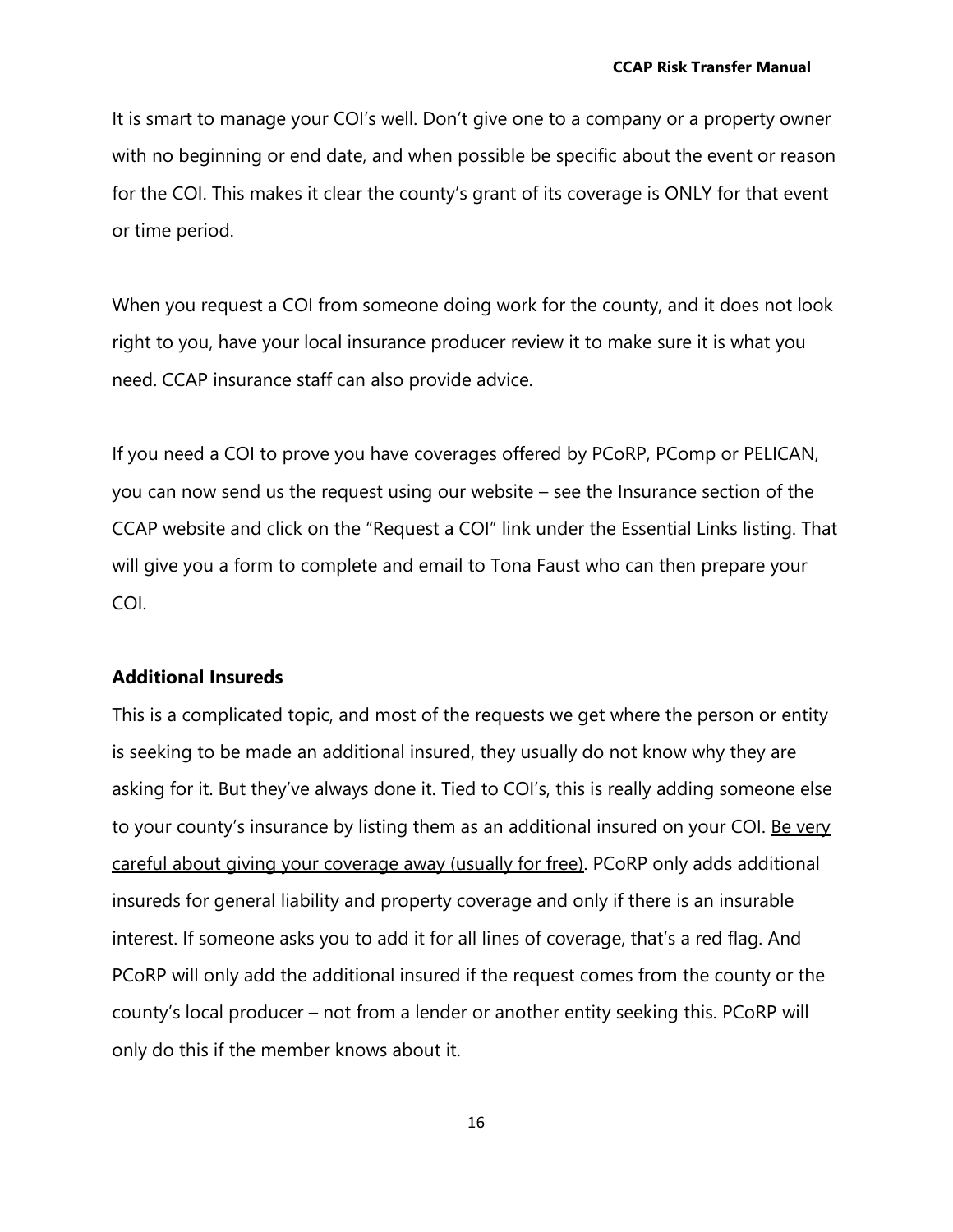#### **INDEMNIFICATION AND HOLD HARMLESS**

In terms of financial loss, what is the "worst case scenario" for your county? This thinking should permeate your decisions on risk transfer.

In order to avoid the legal expense of proving that you were not involved and were not a part of the injury or damage, indemnification clauses (hold harmless) and insurance requirements are put into place.

Every organization enters into contracts. There are basically three types of contracts into which counties enter:

- 1. Service contracts;
- 2. Lease of property agreements; and,
- 3. Purchase/sale of property contracts.

Most if not all contracts have one or more provisions dealing with the allocation of risk. These provisions might be referred to as Indemnification, Indemnity/Hold Harmless, Insurance, Risk of Loss, Limitation of Liability and Waiver of Subrogation. The purpose of these provisions is to clarify or supersede common law principals that may apply. Common law provides that when an innocent party is compelled to pay damages caused by another's negligence, the innocent party is entitled to be indemnified or compensated by the malfeasor. Another purpose of such provisions is to clarify the degree to which one party indemnifies another for damage, loss or injury under a contract or agreement.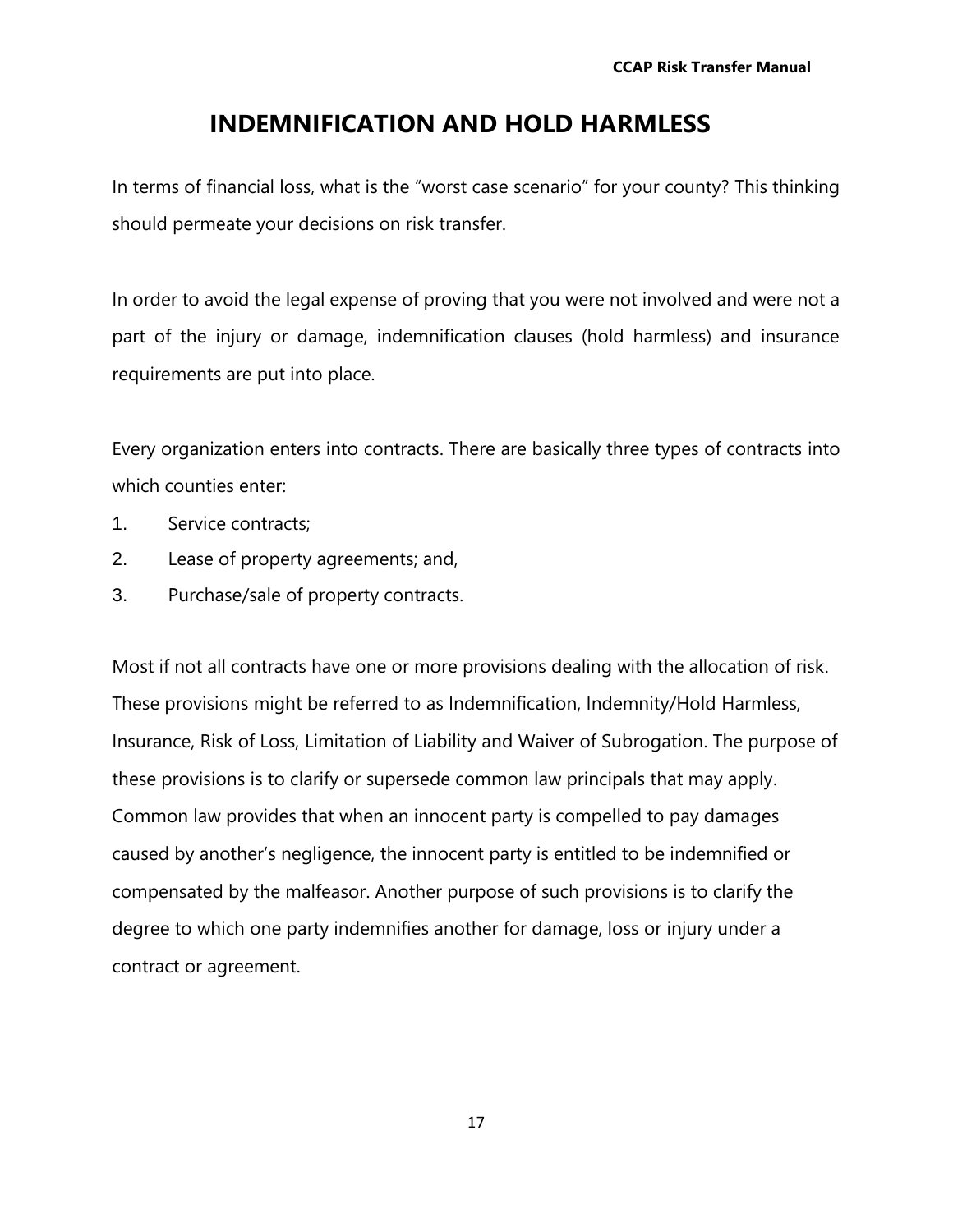The terms of a contract/agreement are negotiable. The terms of the contract become the governing law for the business transactions so do not take the contract negotiation process lightly, especially when it comes to risk allocation.

Each contracting party will have certain goals from a risk management perspective and should accept no more risk than it can reasonably insure or otherwise finance. Risk allocation is negotiable like any other contract term. You must look at the overall contract when deciding how to allocate risk and may have to assume more or less risk depending on your contract position. You will need to be flexible with regard to your risk allocation goals. Transfer the balance of the risk to the other party. When done effectively, risk transfer allocates risk equitably between the contracting parties. In theory, the risk of loss should be allocated to the party that is in the best position to manage or control it.

#### **RISK TRANSFER BASICS**

When you contract with others to provide products or services, your county should not be held liable for the improper acts of contractors or their employees. Normally, you have little control over the contractor and therefore, many times you cannot control their actions or results.

There are two basic means to effectively accomplish a transfer of risk. One is the transfer to an insurer, whether a public entity risk pool or a commercial insurance company, by securing insurance coverage. The other, and our focus here, is transfer by means of an indemnification provision, also known as an agreement to hold a party harmless. You will seldom find the obligation to indemnify specified in a contract without the term "hold harmless".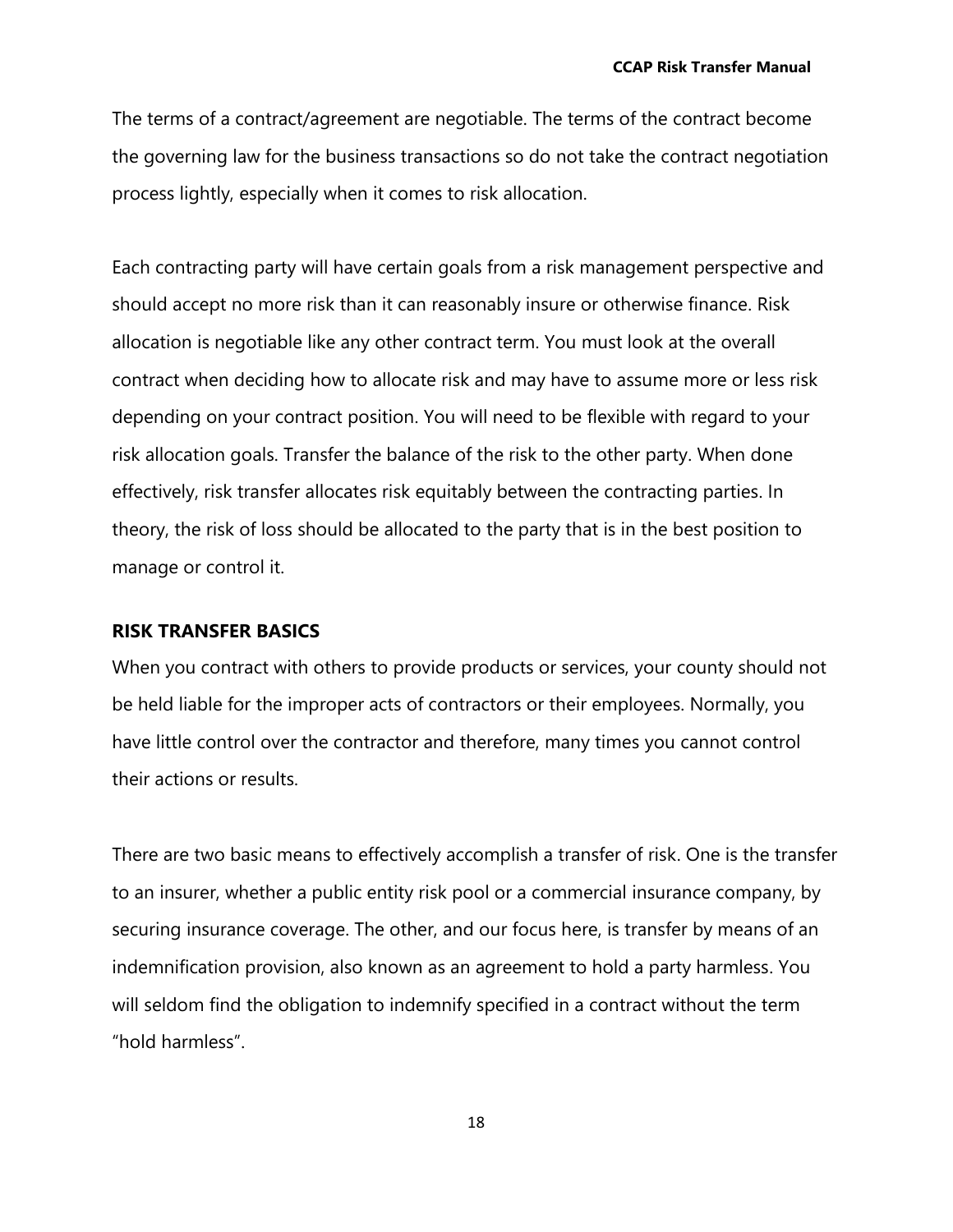The purpose of hold harmless and indemnification provisions may be defined as the obligation of one party to reimburse the other party for the losses it incurs for damages for which it might be held liable. Saying it yet another way, one party shifts its potential liability to the other party and clarifies that one party must pay on behalf of or otherwise indemnify the other party for any damages incurred. The parties should understand that the hold harmless and indemnification clause does not release a party from liability. It simply allows one party an economic avenue or recovery from the other party who does the contracted work.

There are three basic types of hold harmless and indemnification provisions:

**Broad Form** – Where Party A agrees to assume any and all liability regardless of which party was actually at fault, even if the liability is caused by the sole negligence of Party B. When enforced, this type of clause serves to transfer the entire risk of loss away from Party B and onto Party A regardless of liability. It should be noted it is difficult to enforce this sort of clause.

**Intermediate Form** – Where Party A agrees to assume any and all liability arising out of the agreement, unless the injury or damage is caused by Party B's sole negligence. If Party B's negligence was partial in nature and not sole (both parties having some degree of fault), Party A will accept all liability for injuries and damages. Of the three forms this is the most commonly used provision.

**Limited Form** - This is sometimes referred to as a comparative fault form in that it is basically the same as having no provision at all. Each party assumes the liability for their sole negligence. This limited form clause is basically a restatement of the common law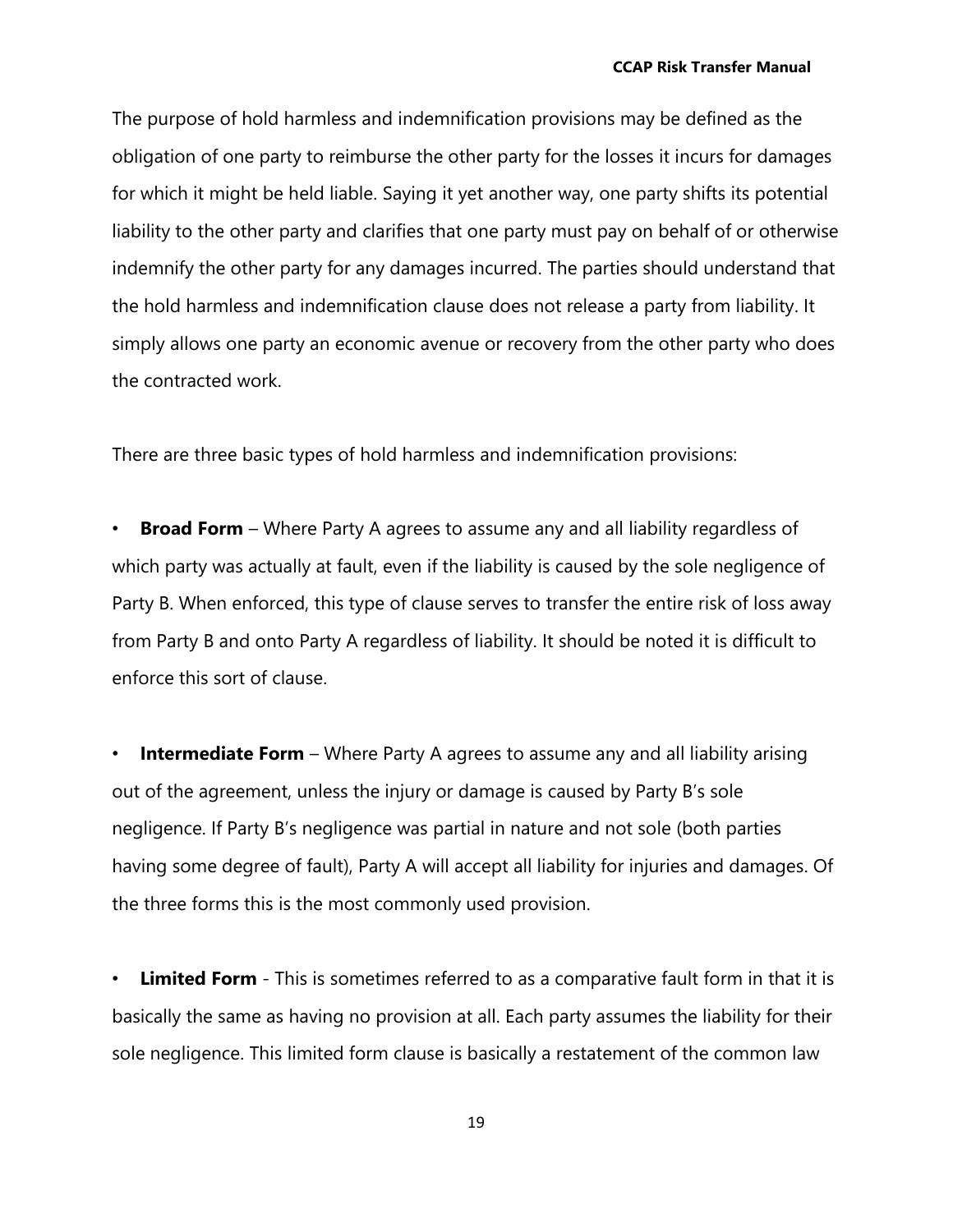principal that one should be held responsible for only those circumstances over which it exercises control.

Occasionally you may run across a hold harmless and indemnification form where each party agrees to assume the responsibility for claims related to their respective negligence. This type of provision is referred to as a "mutual" form. It generally leaves the parties in a position similar to one which would exist if risk allocation was not addressed at all. This is pretty similar to the limited form, see above.

#### **Counties should avoid clauses in which they agree to indemnify a party for that party's negligence. By doing this the county could be creating an argument that it has waived its right of governmental immunity.**

Examples of the three various forms are:

#### **(Broad Form - Transfer the entire risk of loss regardless of degree of negligence)**

*Contractor agrees to indemnify and hold harmless, protect and defend County and its elected and appointed officials, employees, agents, and representatives from any and all claims, losses, demands, suits, actions, payments and judgments, including any and all costs and expenses connected therewith, legal cost or otherwise, for any damages which may be asserted, claimed, or recovered against or from County or its insurers because of personal injury, including bodily injury or death, or on account of property damage, including loss of use thereof, sustained by any person or persons which arises out of, is in anyway connected with, or results from any and all work or activity arising out of Contractor's work, including claims, losses, damages and expenses arising out of the negligence of the County.*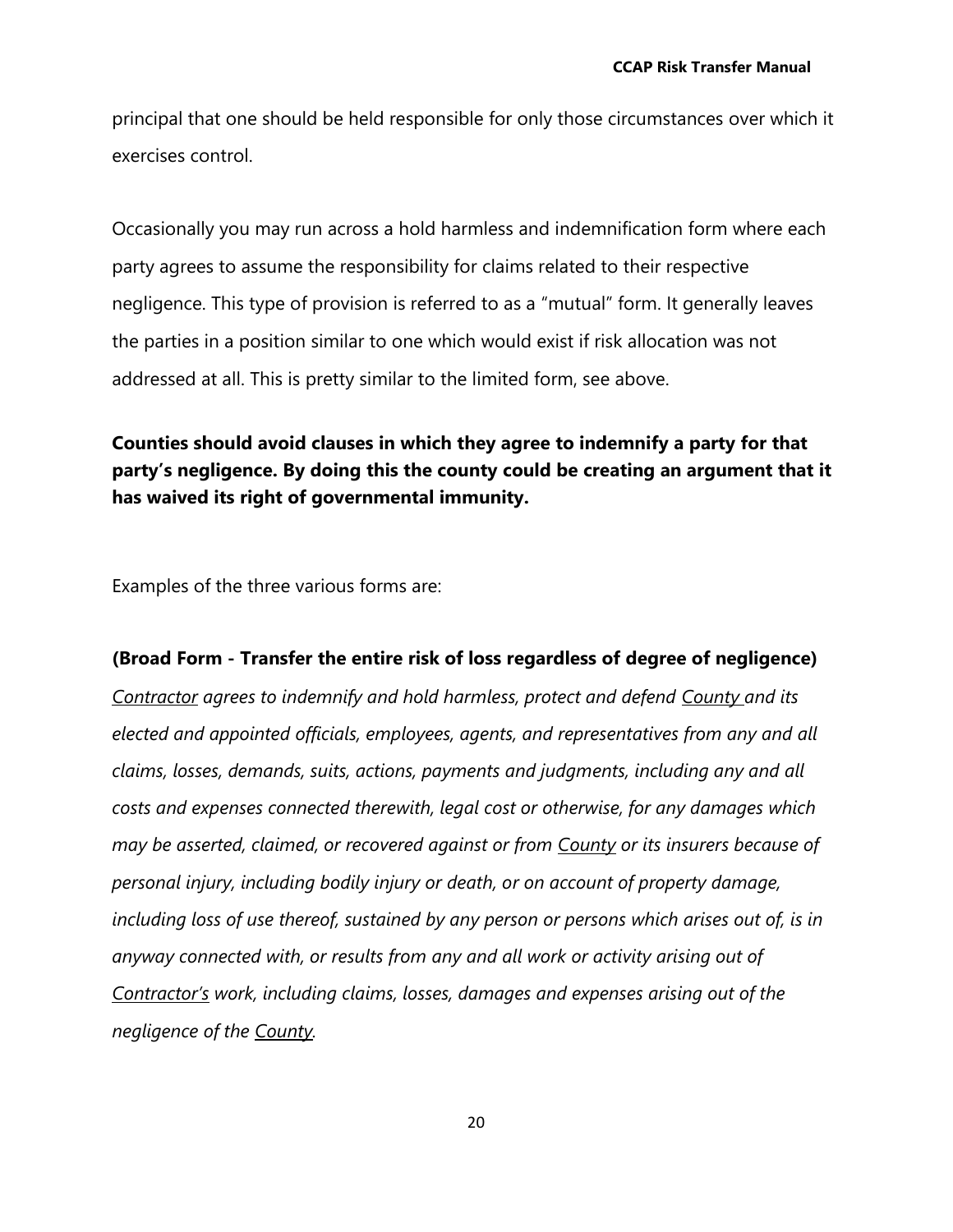# **(Intermediate Form - Transfer the entire risk of loss except that caused by sole negligence)**

*Contractor agrees to indemnify and hold harmless, protect and defend County and its elected and appointed officials, employees, agents, and representatives from any and all claims, losses, demands, suits, actions, payments and judgments, including any and all costs and expenses connected therewith, legal cost or otherwise, for any damages which may be asserted, claimed, or recovered against or from County or its insurers because of personal injury, including bodily injury or death, or on account of property damage, including loss of use thereof, sustained by any person or persons which arises out of, is in anyway connected with, or results from any and all work or activity arising out of Contractor's work, unless said claims, losses, damages and liabilities arise out of the sole negligence of the County.*

#### **(Limited Form - Limits parties to their own negligence)**

*Contractor agrees to indemnify and hold harmless, protect and defend County and its elected and appointed officials, employees, agents, and representatives from any and all claims, losses, demands, suits, actions, payments and judgments, including any and all costs and expenses connected therewith, legal cost or otherwise, for any damages which may be asserted, claimed, or recovered against or from County or its insurers because of personal injury, including bodily injury or death, or on account of property damage, including loss of use thereof, sustained by any person or persons which arises out of, is in anyway connected with, or results from any and all work or activity arising out of Contractor's work, but only to the extent caused by the negligence of the Contractor.* 

#### **DRAFTING HOLD HARMLESS AND INDEMNIFICATION CLAUSES**

All contracts should contain language addressing hold harmless and indemnification of the contracting parties. These clauses can be tailored to the contract in which they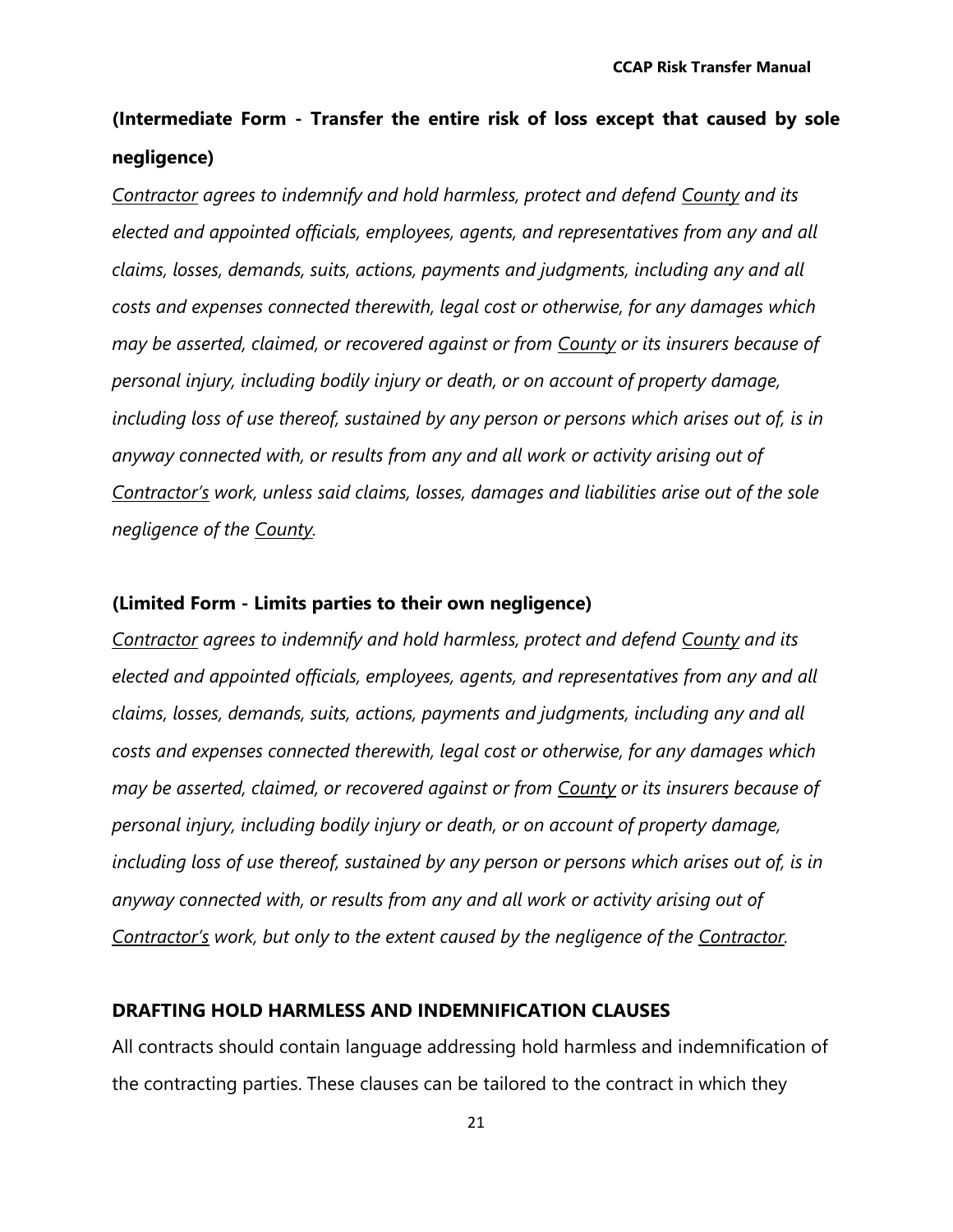appear. When drafting a hold harmless and indemnification clause, the parties must clearly define the scope of the work being addressed by the contract. It is also important to state the duration of the clause if the duty to hold harmless and indemnify continues after completion of the work. The parties should be very careful that the language chosen reflects their intent. A properly drafted hold harmless or indemnification agreement will be enforced as written. Some examples of contracts and agreements with hold harmless and indemnification clauses can be found in at the back of this manual. They reflect several samples of various contracts or agreements used by counties.

Some include insurance provisions discussed earlier in this manual. They are not intended to be used without the advice of legal counsel. Always include legal counsel in your review of any contract or agreement.

Remember, even though these agreements may be entered into, the mere existence of them will not prevent the county or agency from being subject to suit from an injured third party. It is merely providing an avenue to transfer the ultimate risk of loss to a party with whom you are contracting.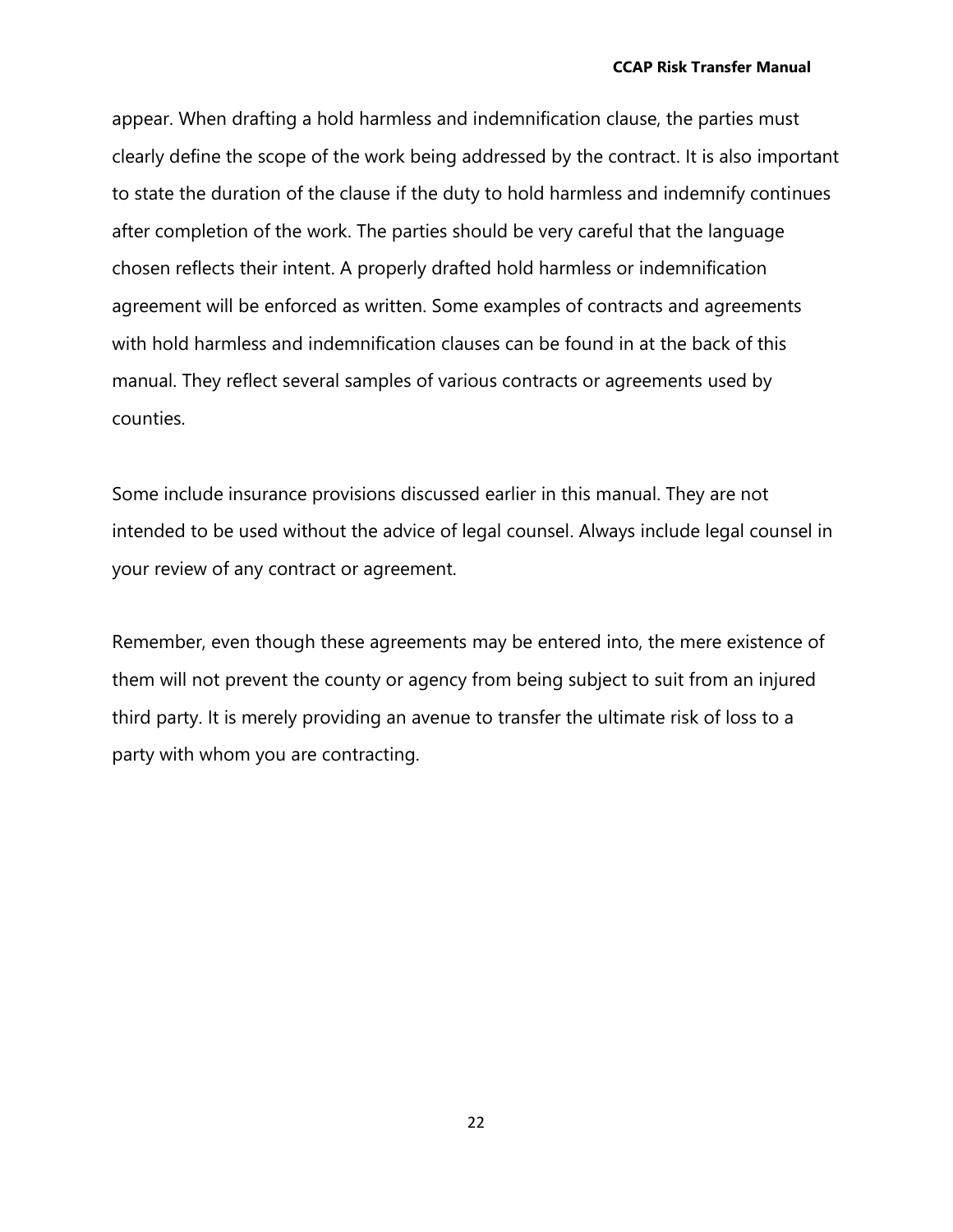### **WAIVER OF SUBROGATION GUIDELINES**

In addition to a hold harmless/indemnification provision, a waiver of subrogation clause operates as a risk transfer tool that shifts the risk of loss to one contracting party who in turn shifts it to their insurance company. The waiver of subrogation exists independently in a contract along with a hold harmless/indemnification clause.

For example, normally when CCAP's property and liability program, PCoRP, pays for a loss incurred by one its members as a result of another party's negligence, such as a contractor, it has the right to subrogate against the party responsible for the damage or loss if that can be determined, unless the right has been waived. If a fire occurs during a construction project as a result of the contractor's negligence and the county has waived its right to subrogate against the contractor, the county's insurance will pay for the loss if covered but PCoRP will then be unable to seek a recovery from the contractor. In an effort to limit potential disputes among participants on a construction project, the contracting parties often agree to waive their subrogation rights; PCoRP discourages that practice. To emphasize again, if the county agrees to waive its right to subrogate against a contractor for damage or loss resulting from the negligence of the contractor, it effectively eliminates PCoRP's potential to seek reimbursement for loss caused by the contractor, and increases the amount of the claim paid which impacts the county's coverage costs.

**PCoRP's Coverage Document contains a severe deductible penalty when a PCoRP member waives subrogation: their deductible is raised to the pool deductible for the coverage involved in the claim, which can be as high as \$450,000.**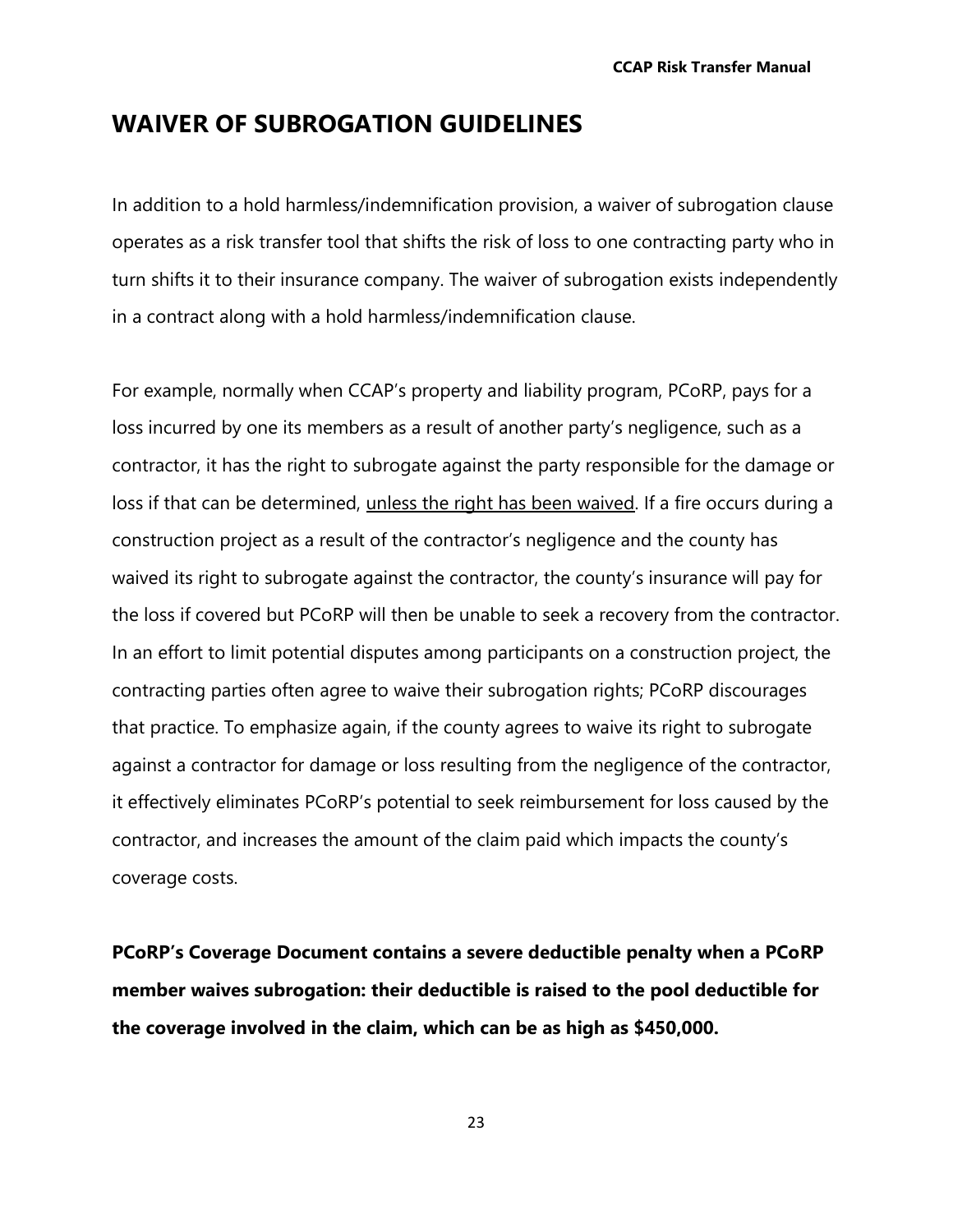A typical mutual waiver of subrogation clause reads, in part: "the owner and contractor waive all rights of recovery against each other for damages caused by fire or other causes to the extent such damages are covered by insurance."

The county's loss history will be negatively affected by its decision to waive rights of subrogation if PCoRP is obligated to pay for claims of a negligent contractor and not be able to subrogate and that, in turn, will increase the member's future costs for coverage. The county, in essence, would be paying for a claim that it is not responsible for.

PCoRP recommends that a member resist, to the extent possible, any attempt within a contract to waive its rights of subrogation. Losses are a key factor in determining what the member pays for its coverage. Don't accept a loss exposure you can avoid.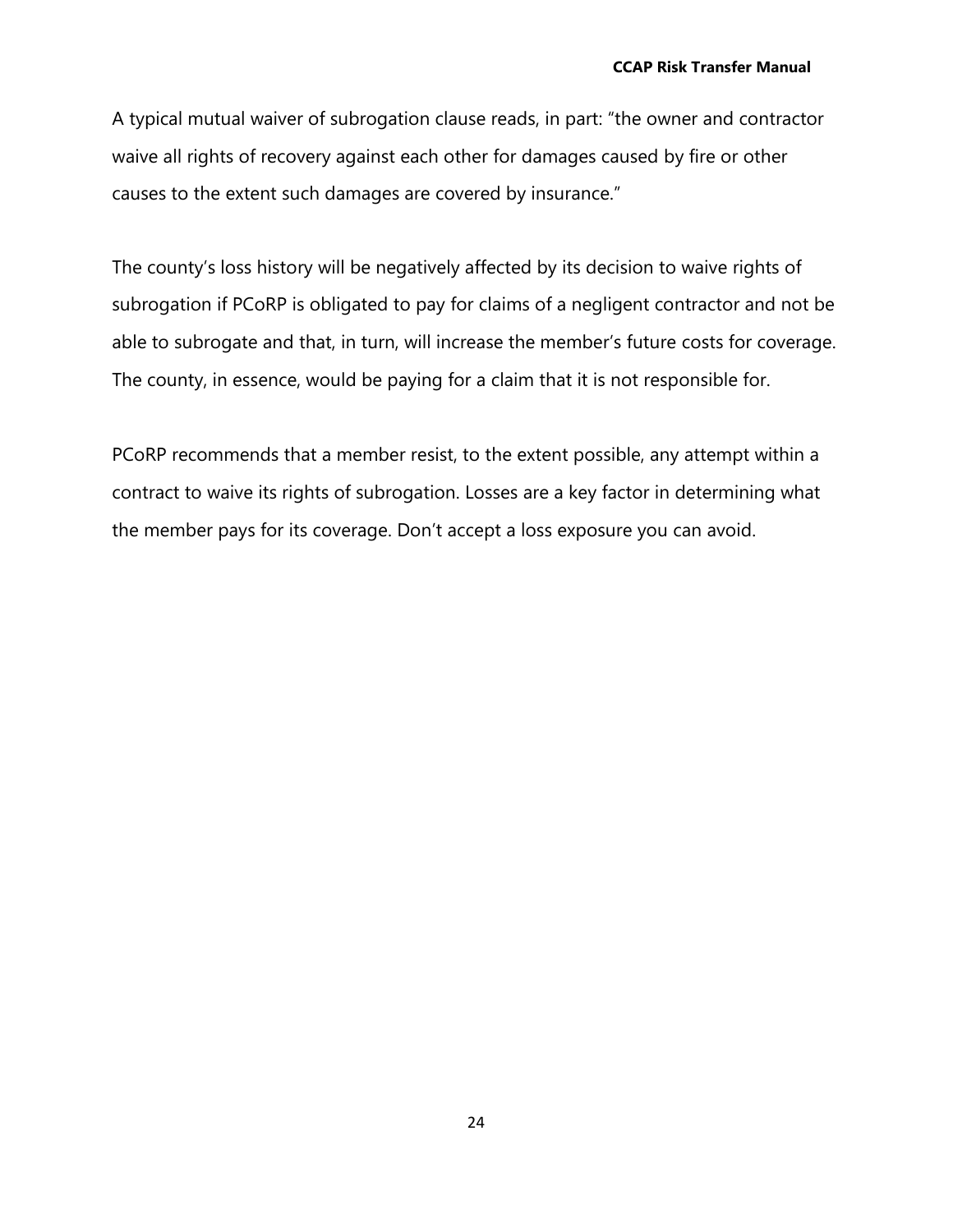# **CONCLUSION**

#### **Remember the following:**

- Risk management is practiced by each of us to a degree on a daily basis.
- Contractual risk transfer is one of the most cost-effective risk management tools at your disposal.
- Review all contracts and agreements to assure yourself that it accurately states your position in regard to risk transfer.
- Not all contracts are alike and what may be good in one contract may not be good in another.
- Be careful not get too boilerplate with your contracts. Don't merely cut and paste.
- Use consistent and acceptable language.
- Seek the advice and direction of legal counsel (your County Solicitor) in regard to all contracts and agreements you might enter into.
- You still may be subject to suit if something happens to cause injury or damage to a third party, so always anticipate that risk when seeking to transfer the risk of loss to the contractor doing the work or providing the service.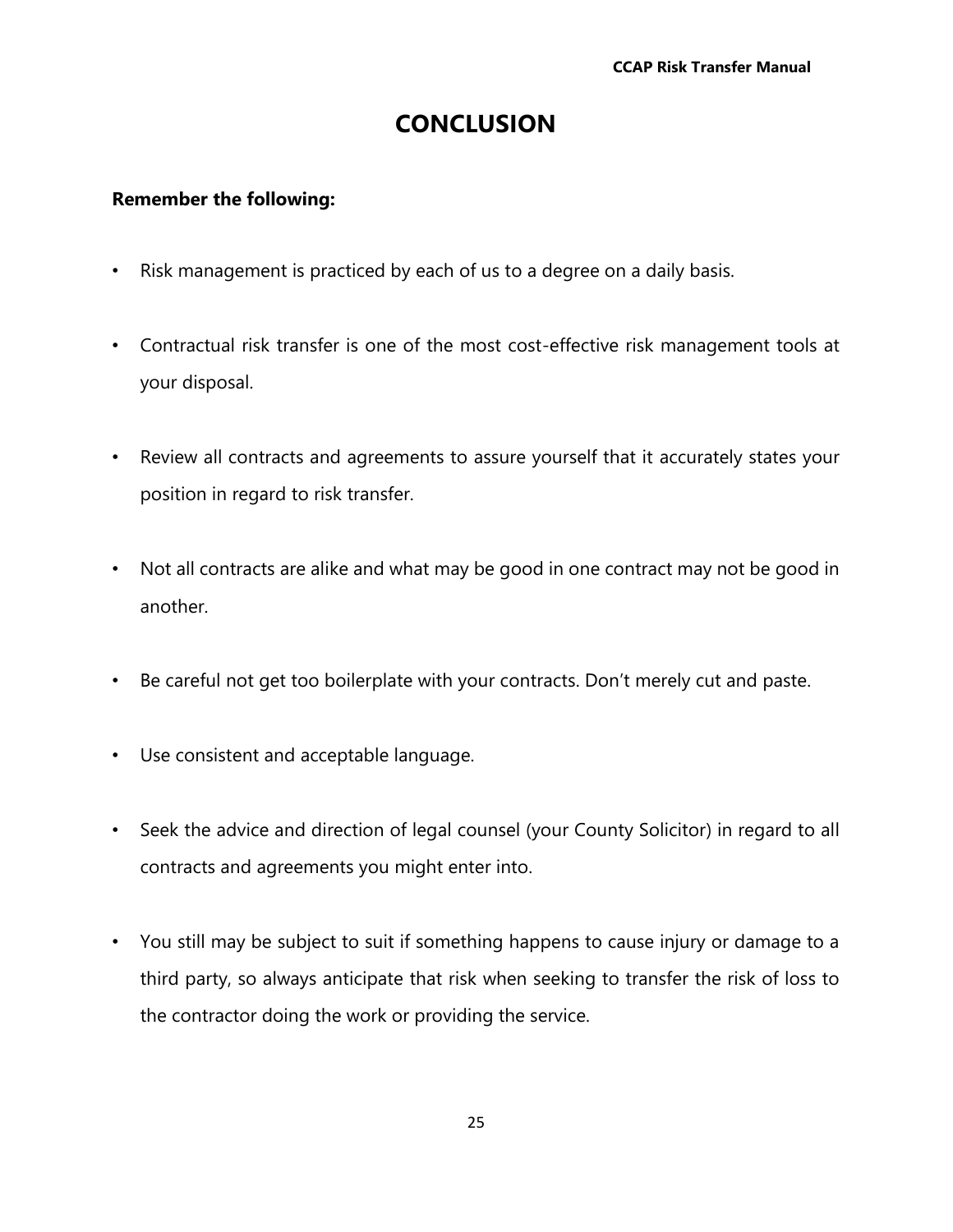# **SAMPLE DOCUMENTS**

# **Low Hazard contracts under \$10,000 and 30 days in duration**

The Contractor shall not begin work under this contract until it has obtained all insurance coverages required under this section and such insurance has been approved by the County. The following insurance coverages shall be kept in force during the life of the Contract and shall be primary with respect to any insurance or self-insurance programs covering the County, its commissioners/supervisors, officials, agents, representatives and employees.

A. Workers' Compensation and Employers Liability Insurance The minimum acceptable limits shall be the statutory limits as required by the Commonwealth of Pennsylvania for Coverage A, Workers' Compensation and \$100,000 for Coverage B, Employers Liability.

#### B. Commercial General Liability Insurance

Coverage shall include liability coverage addressing premises and operations, contractual, independent contractors, and products/completed operations. The coverage must protect against claims for damages resulting from bodily injury, including death, personal injury and property damage.

The minimum acceptable limits of liability shall be \$250,000 each occurrence. If the coverage contains a general aggregate, such limit shall not be less than \$500,000. The products/completed operations limit shall not be less than \$500,000. If written on a claims made form, the products/completed operations coverage is to be maintained for two years after final payment. Ask that the limits apply on a "per project" basis which is not always possible to secure, but is worth asking for.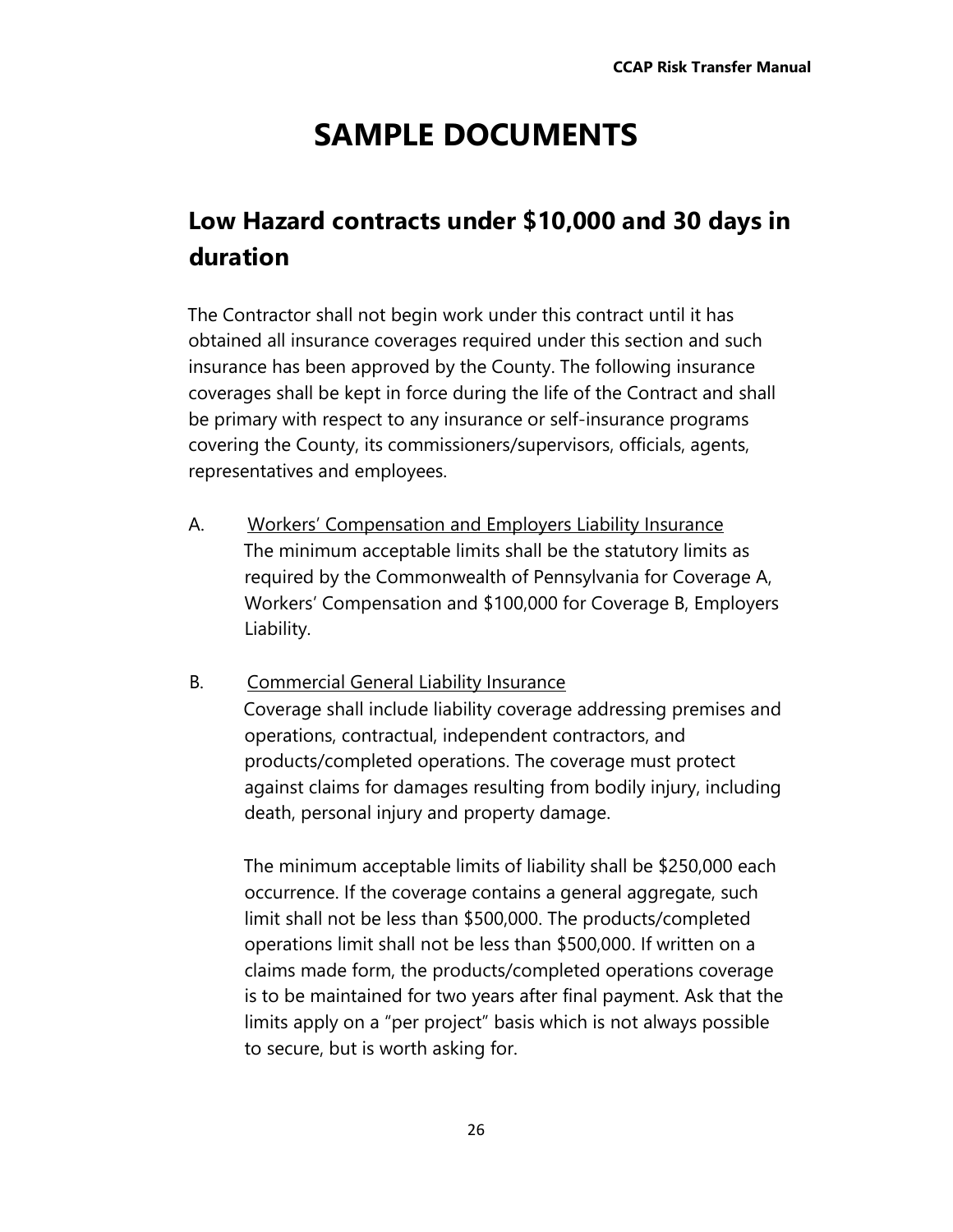The county is to be named as an additional insured on the insurance coverage required under this section.

C. Automobile Liability Insurance

Coverage shall include liability coverage addressing claims for damages resulting from bodily injury, including death and property damage, which may arise from the operations of any owned, hired or non-owned automobile. The minimum acceptable limit of liability shall be \$250,000 Combined Single Limit for each accident.

The County is to be included as an additional insured on the insurance coverage required under this section.

#### D. Certificate of Insurance

The Contractor shall furnish the County with a certificate(s) of insurance evidencing the coverages required in this section and shall give the County at least thirty (30) days written notice in the event of cancellation of, or material change in, any of the coverages. If the certificate(s) is shown to expire prior to completion of all the terms of this contract, the Contractor shall furnish a certificate(s) of insurance evidencing renewal of its coverage to the County.

The Contractor shall require each and every Subcontractor performing work under this Contract to maintain the same coverages required of the Contractor in this section, and upon the request of the County, shall furnish the County with a certificate(s) of insurance evidencing the Subcontractor's insurance coverages required in this section.

#### E. Insurance Company

All insurance coverages herein required of the Contractor shall be written by an insurance company or companies transacting business as an admitted insurer in the Commonwealth of Pennsylvania or under the Commonwealth of Pennsylvania Surplus Lines Insurance Act. All insurance companies must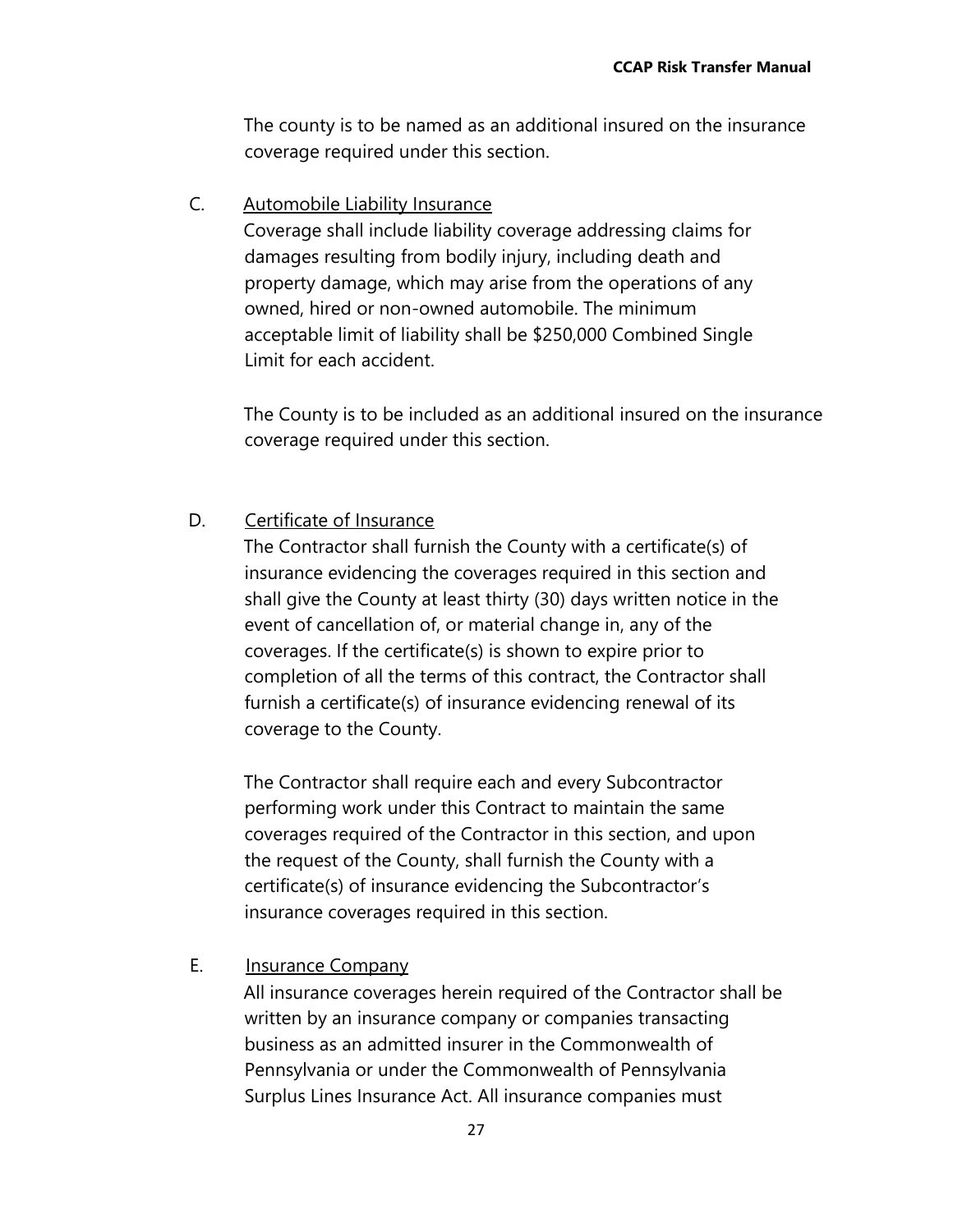possess a minimum A.M. Best Insurance Company rating of A-. Be aware that some companies may not be rated, for example surplus lines companies which are used by many contractors, so you need to be flexible on these requirements.

Upon request of the County, the Contractor shall furnish evidence that the insurance company or companies being used by the Contractor meet the minimum requirements listed in this subsection.

Upon request by the County, the Contractor shall furnish the County with complete and accurate copies of the insurance policies required within this section. If at any time during the life of this Contract, the Contractor's insurance coverages and limits do not meet or exceed the minimum insurance requirements presented in this section, the Contractor is required to notify the County of any deviations from the minimum requirements presented in this section.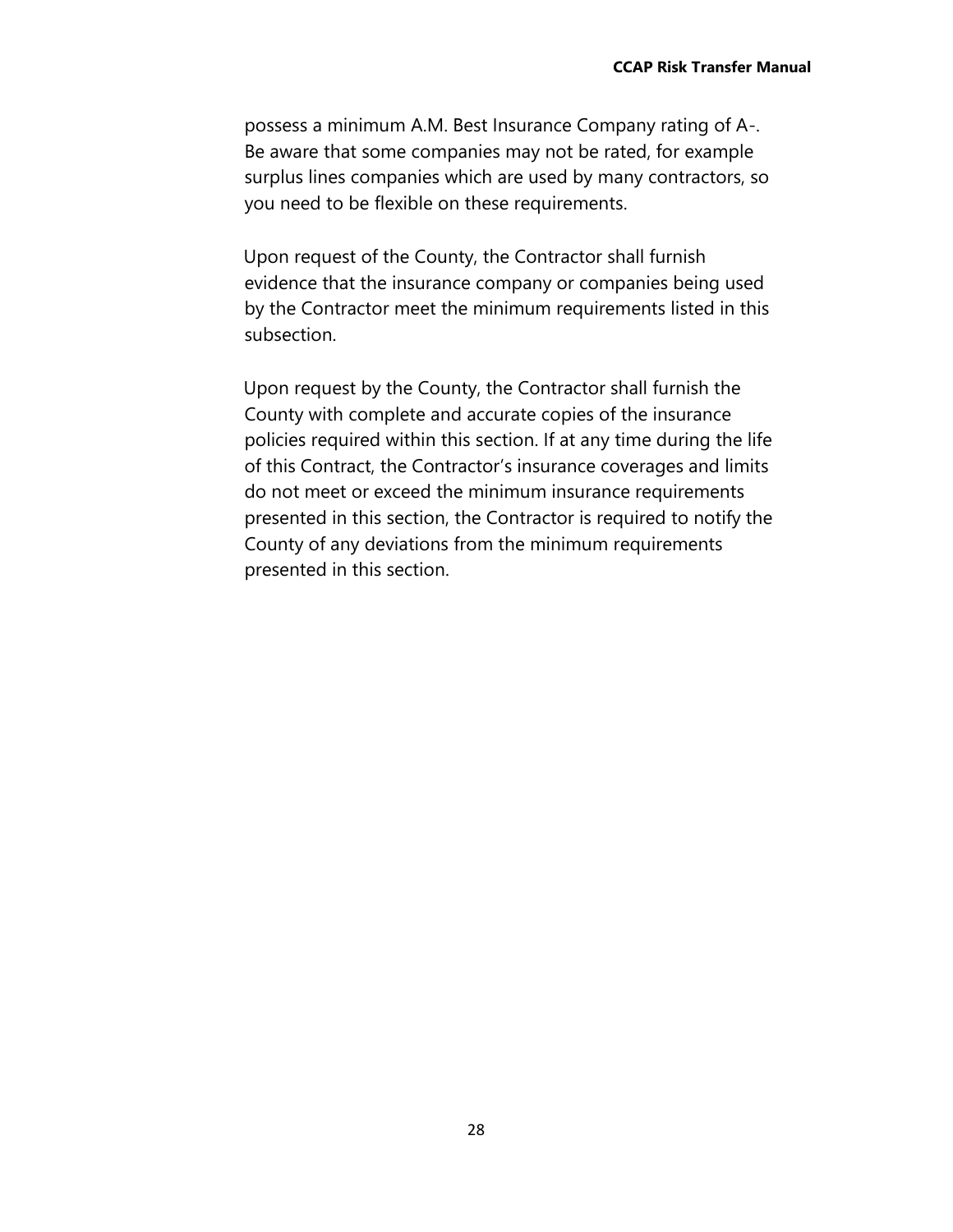# **Low and Medium Hazard contracts under \$300,000 and 180 days in duration, except those addressed in Exhibit 1**

The Contractor shall not begin work under this contract until it has obtained all insurance coverages required under this section and such insurance has been approved by the County. The following insurance coverages shall be kept in force during the life of the Contract and shall be primary with respect to any insurance or self-insurance programs covering the County, its commissioners/supervisors, officials, agents, representatives and employees.

- A. Workers' Compensation and Employers Liability Insurance The minimum acceptable limits shall be the statutory limits as required by the Commonwealth of Pennsylvania for Coverage A, Workers' Compensation and \$250,000 for Coverage B, Employers Liability.
- B. Commercial General Liability Insurance Coverage shall include liability coverage addressing premises and operations, contractual, independent contractors, and products/completed operations. The coverage must protect against claims for damages resulting from bodily injury, including death, personal injury and property damage.

The minimum acceptable limits of liability shall be \$500,000 each occurrence. If the coverage contains a general aggregate, such limit shall not be less than \$1,000,000. The products/completed operations limit shall not be less than \$1,000,000. If written on a claims made form, the products/completed operations coverage is to be maintained for two years after final payment.

The County is to be named as an additional insured on the insurance coverage required under this section.

C. Automobile Liability Insurance Coverage shall include liability coverage addressing claims for damages resulting from bodily injury, including death and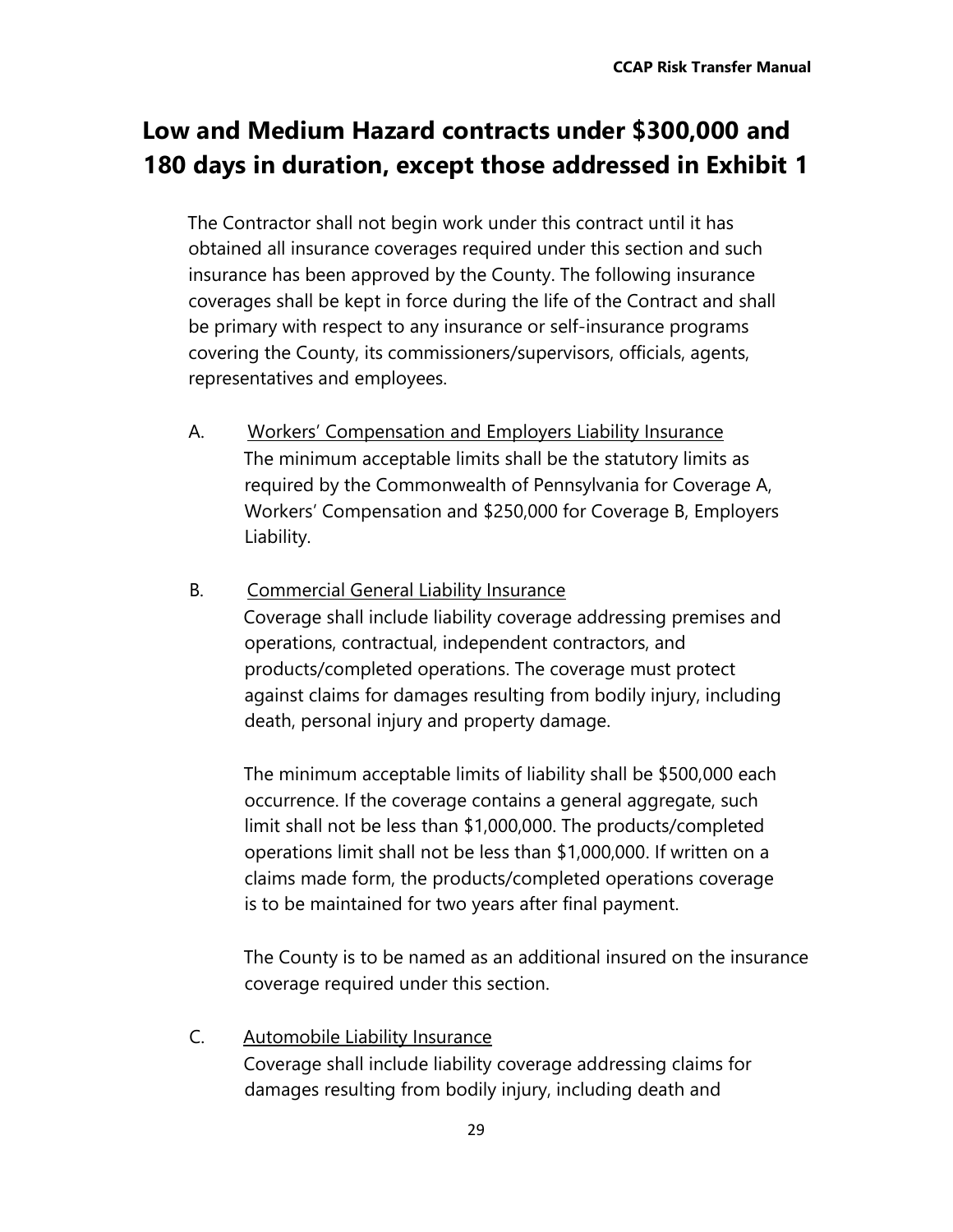property damage, which may arise from the operations of any owned, hired or non-owned automobile. The minimum acceptable limit of liability shall be \$500,000 Combined Single Limit for each accident.

The County is to be included as an additional insured on the insurance coverage required under this section.

#### D. Certificate of Insurance

The Contractor shall furnish the County with a certificate(s) of insurance evidencing the coverages required in this section and shall give the County at least thirty (30) days written notice in the event of cancellation of, or material change in, any of the coverages. If the certificate(s) is shown to expire prior to completion of all the terms of this Agreement, the Contractor shall furnish a certificate(s) of insurance evidencing renewal of its coverage to the County.

The Contractor shall require each and every Subcontractor performing work under this Contract to maintain the same coverages required of the Contractor in this section, and upon the request of the County, shall furnish the County with a certificate(s) of insurance evidencing the Subcontractor's insurance coverages required in this section.

#### E. Insurance Company

All insurance coverages herein required of the Contractor shall be written by an insurance company or companies transacting business as an admitted insurer in the Commonwealth of Pennsylvania or under the Commonwealth of Pennsylvania Surplus Lines Insurance Act. All insurance companies must possess a minimum A.M. Best Insurance Company rating of A-. Be aware that some companies may not be rated, for example surplus lines companies which are used by many contractors, so you need to be flexible on these requirements.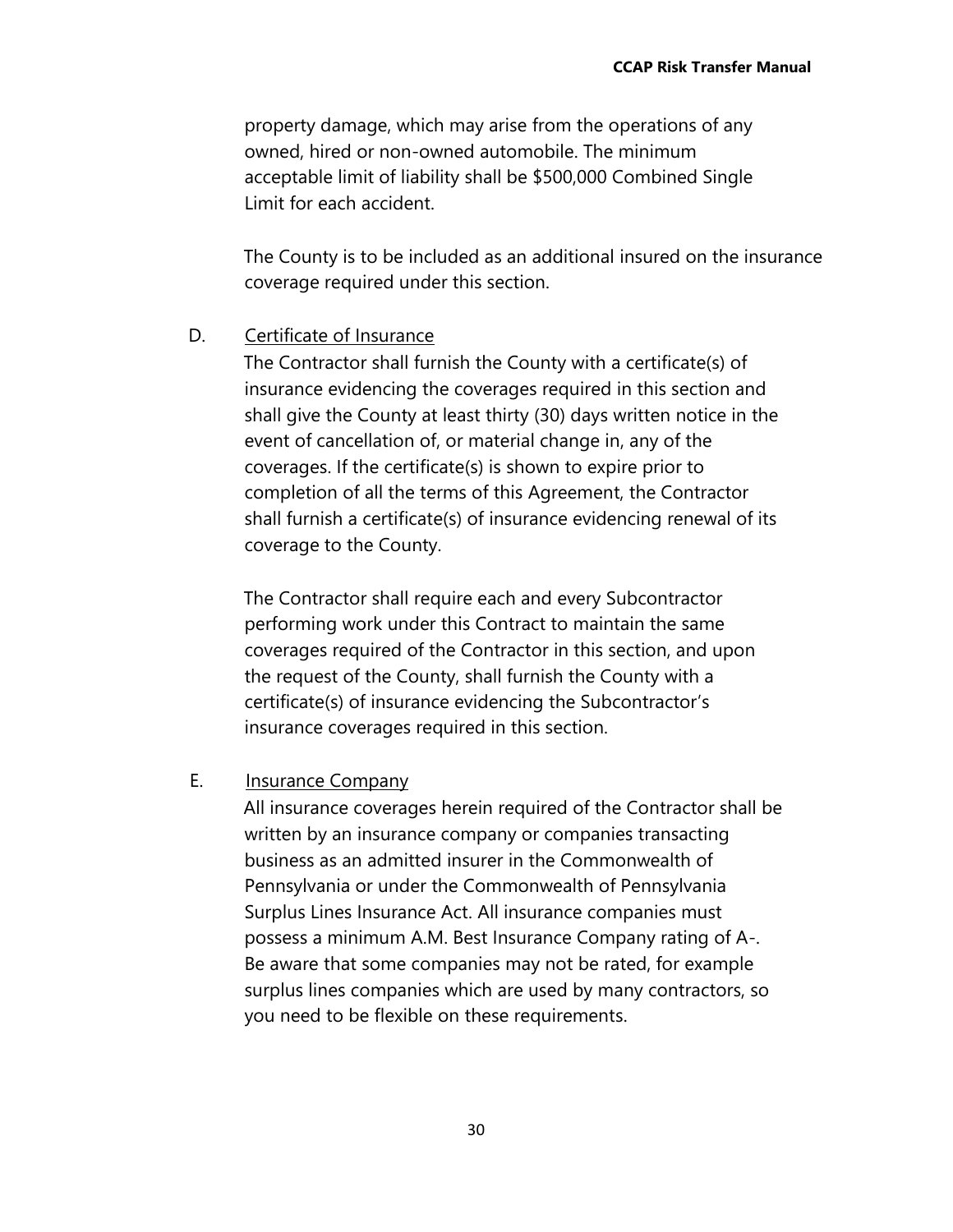Upon request of the County, the Contractor shall furnish evidence that the insurance company or companies being used by the Contractor meet the minimum requirements listed in this subsection.

Upon request by the County, the Contractor shall furnish the County with complete and accurate copies of the insurance policies required within this section. If at any time during the life of this Contract, the Contractor=s insurance coverages and limits do not meet or exceed the minimum insurance requirements presented in this section, the Contractor is required to notify the County of any deviations from the minimum requirements presented in this section.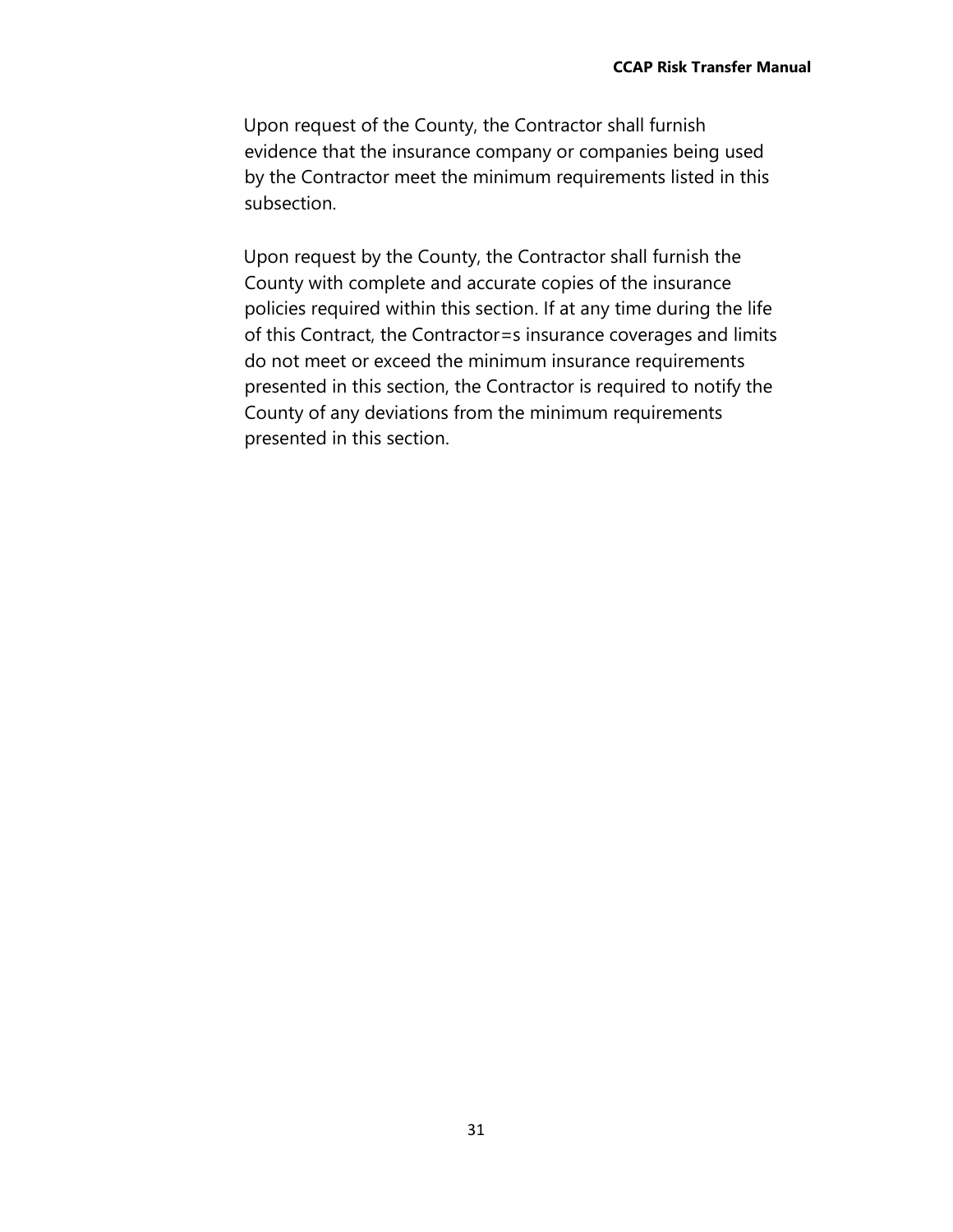# **High Hazard contracts over \$25,000 and all contracts over \$300,000 except those addressed in Exhibits 1 and 2**

The Contractor shall not begin work under this contract until it has obtained all insurance coverages required under this section and such insurance has been approved by the County. The following insurance coverages shall be kept in force during the life of the Contract and shall be primary with respect to any insurance or self-insurance programs covering the County, its commissioners/supervisors, officials, agents, representatives and employees.

- A. Workers' Compensation and Employers Liability Insurance The minimum acceptable limits shall be the statutory limits as required by the Commonwealth of Pennsylvania for Coverage A, Workers' Compensation and \$500,000 for Coverage B, Employers Liability.
- B. Commercial General Liability Insurance Coverage shall include liability coverage addressing premises and operations, contractual, independent contractors, and products/completed operations. The coverage must protect against claims for damages resulting from bodily injury, including death, personal injury and property damage.

The minimum acceptable limits of liability shall be \$1,000,000 each occurrence. If the coverage contains a general aggregate, such limit shall not be less than \$2,000,000. The products/completed operations limit shall not be less than \$2,000,000. If written on a claims made form, the products/completed operations coverage is to be maintained for two years after final payment.

The County is to be named as an additional insured on the insurance coverage required under this section.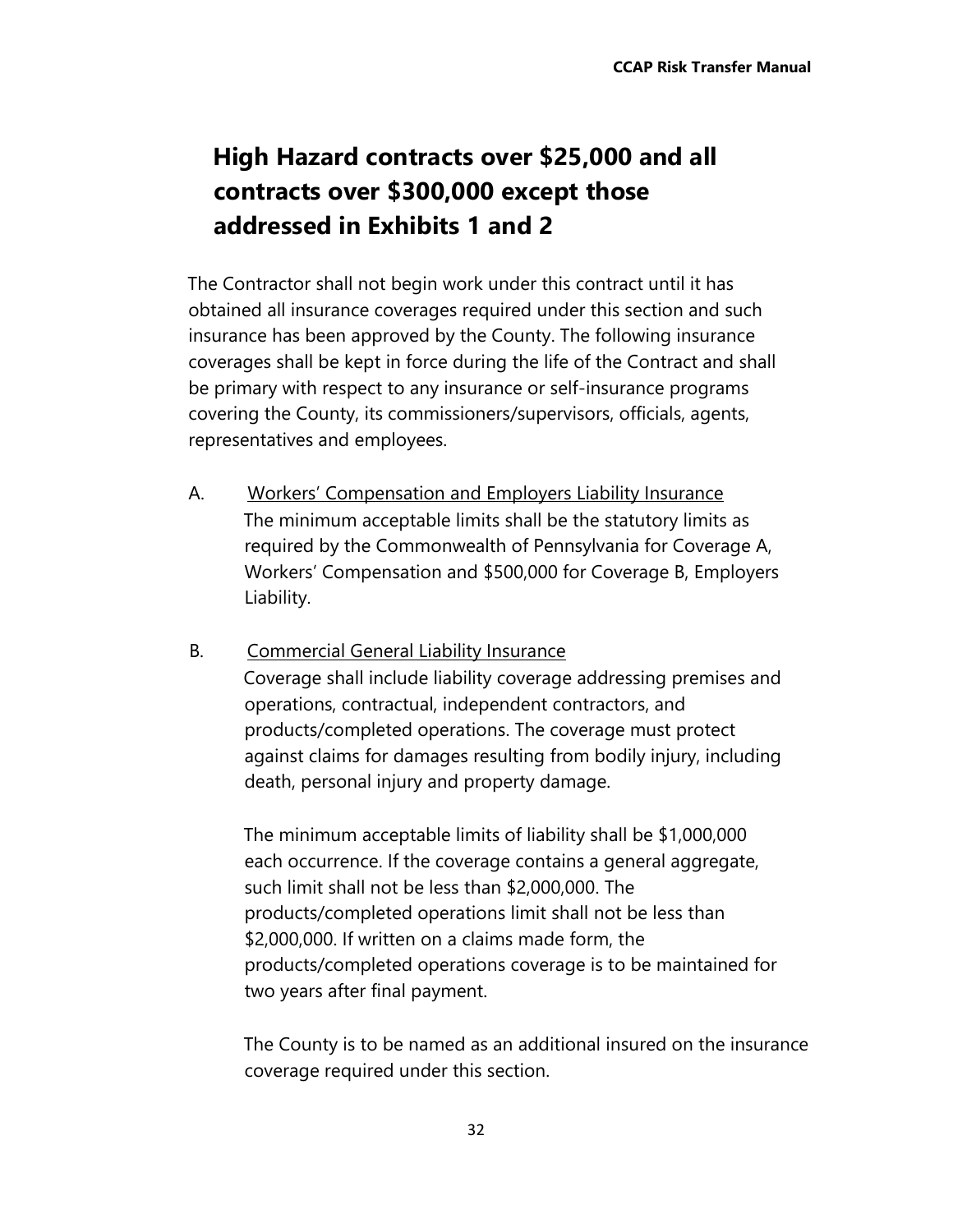#### C. Automobile Liability Insurance

Coverage shall include liability coverage addressing claims for damages resulting from bodily injury, including death and property damage, which may arise from the operations of any owned, hired or non-owned automobile. The minimum acceptable limit of liability shall be \$1,000,000 Combined Single Limit for each accident.

The County is to be included as an additional insured on the insurance coverage required under this section.

D. Professional Liability Insurance (if applicable)

Coverage shall be for wrongful acts, errors or omissions. The minimum acceptable limits of liability shall be \$1,000,000 each occurrence. If the coverage contains a general aggregate, such limit shall not be less than \$2,000,000. The Contractor shall provide proof of coverage for one (1) year after the completion of the work.

#### E. Property Insurance (if applicable)

During the term of the Contract all responsibility for maintenance of property insurance on the work remains solely with the Contractor who shall as a minimum obtain a builders risk "all risk" or equivalent policy form with sufficient limits to cover the total value of the Project, including all the cost of the material, equipment and/or machinery involved under this Contract. This property insurance shall cover portions of the work and materials stored off-site, on-site and in transit.

#### F. Certificate of Insurance

The Contractor shall furnish the County with a certificate(s) of insurance evidencing the coverages required in this section and shall give the County at least thirty (30) days written notice in the event of cancellation of, or material change in, any of the coverages. If the certificate(s) is shown to expire prior to completion of all the terms of this Agreement, the Contractor shall furnish a certificate(s) of insurance evidencing renewal of its coverage to the County.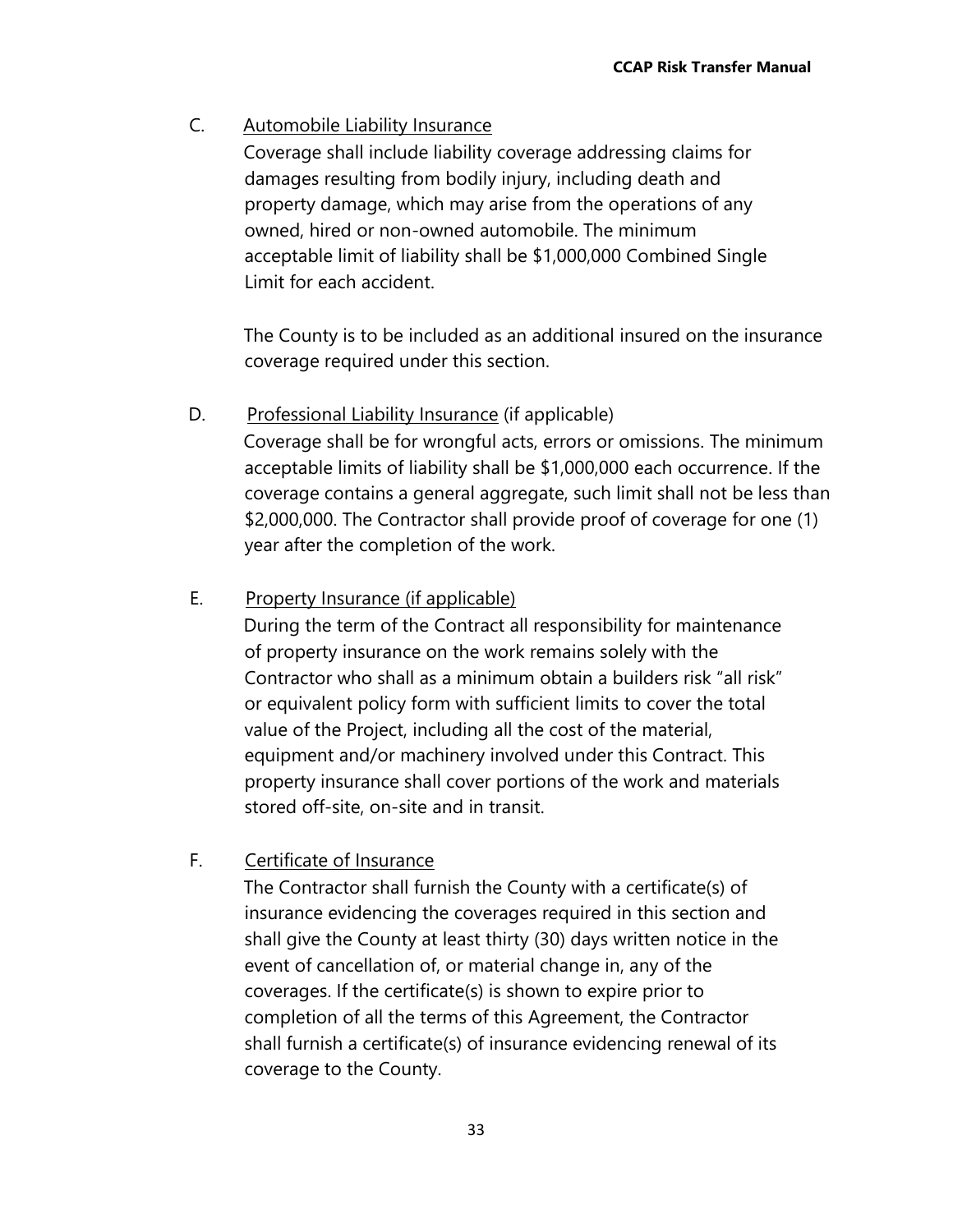The Contractor shall require each and every Subcontractor performing work under this Contract to maintain the same coverages required of the Contractor in this section, and upon the request of the County, shall furnish the County with a certificate(s) of insurance evidencing the Subcontractor's insurance coverages required in this section.

#### G. Insurance Company

All insurance coverages herein required of the Contractor shall be written by an insurance company or companies transacting business as an admitted insurer in the Commonwealth of Pennsylvania or under the Commonwealth of Pennsylvania Surplus Lines Insurance Act. All insurance companies must possess a minimum A.M. Best Insurance Company rating of A-. Be aware that some companies may not be rated, for example surplus lines companies which are used by many contractors, so you need to be flexible on these requirements.

Upon request of the County, the Contractor shall furnish evidence that the insurance company or companies being used by the Contractor meet the minimum requirements listed in this subsection.

Upon request by the County, the Contractor shall furnish the County with complete and accurate copies of the insurance policies required within this section. If at any time during the life of this Contract, the Contractor's insurance coverages and limits do not meet or exceed the minimum insurance requirements presented in this section, the Contractor is required to notify the County of any deviations from the minimum requirements presented in this section.

Note: Professional Liability insurance coverage protects against losses that occur when a "professional's" error in judgment, planning and/or design could result in economic loss to the county. Examples of professionals that might provide services that you would want to require proof of their professional liability insurance coverage are: accountants, appraisers, architects,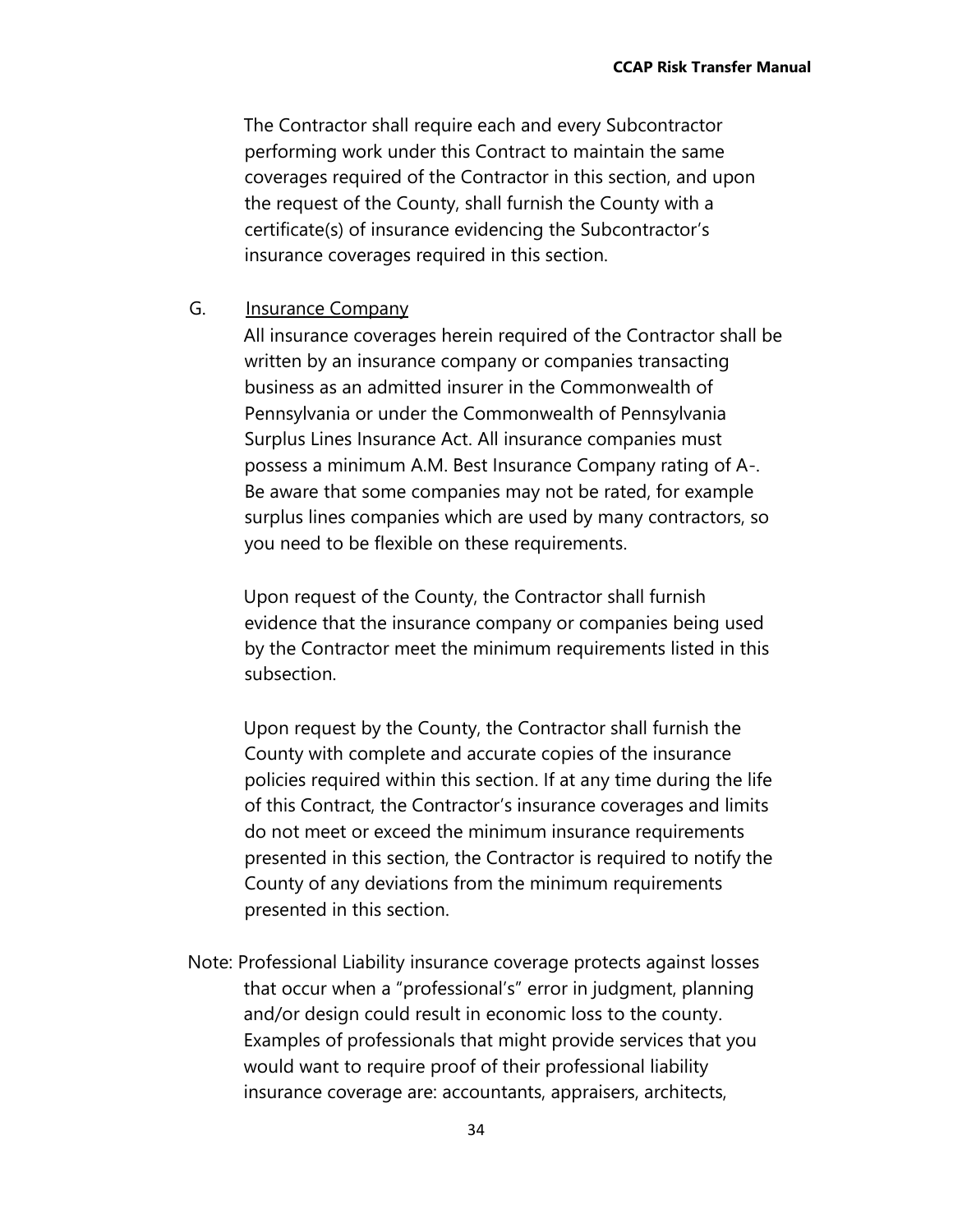attorneys, auditors, computer/software designers, consultants, engineers, financial consultants, medical professionals, project managers, property managers and teachers.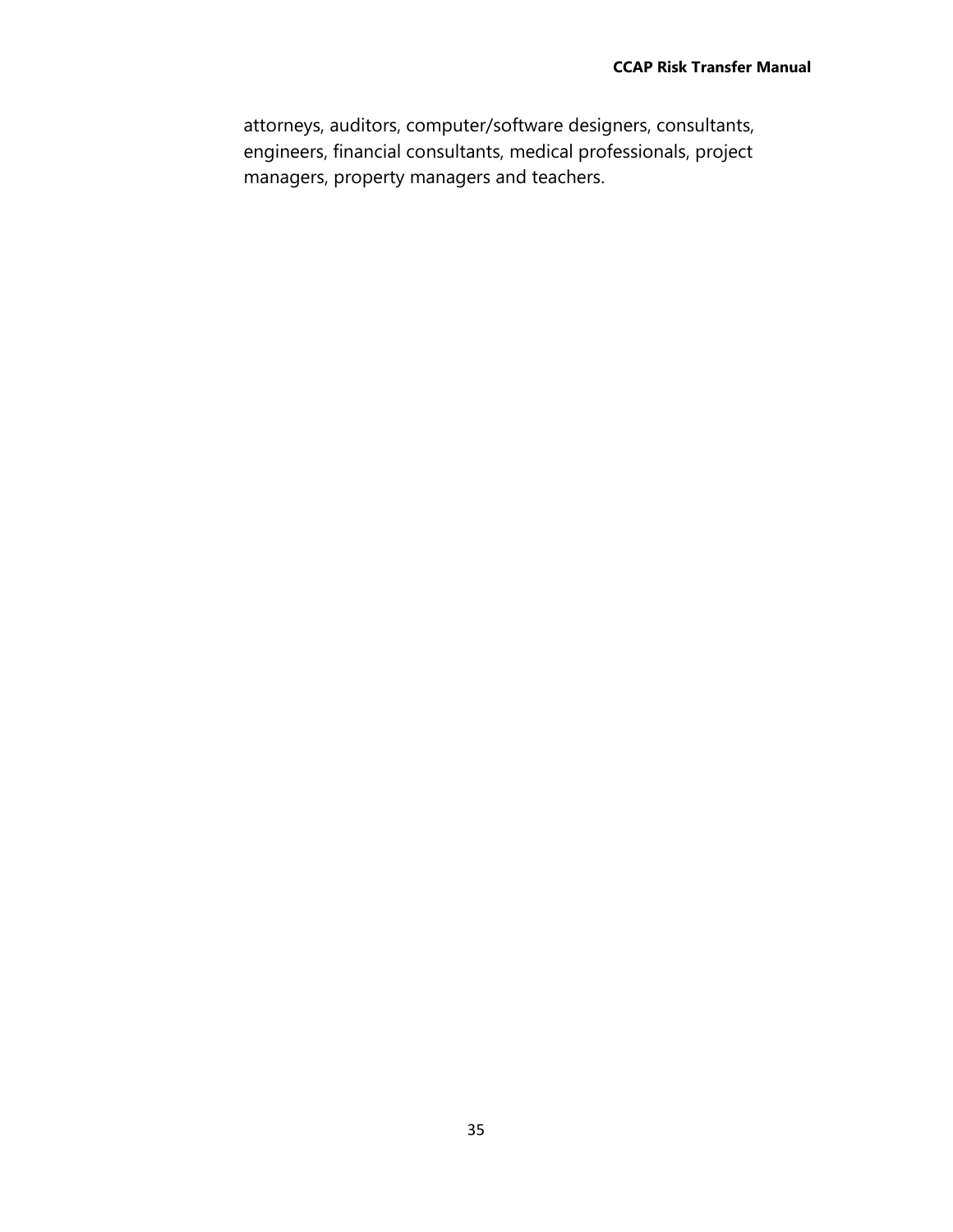# **Special Hazard**

Contracts in this category have many unique features. Requests for Proposals involving environmental exposures, asbestos removal, building demolition, extensive use of explosives and similar projects require extensive knowledge of the hazards involved and how to properly treat them.

It is quite likely a contract of this type will include the basic insurance guidelines addressed in the other exhibits presented in this manual, but you will likely be dealing with more claims made forms and other specialty coverages. Consultation with risk management and legal professionals is suggested to achieve proper protection.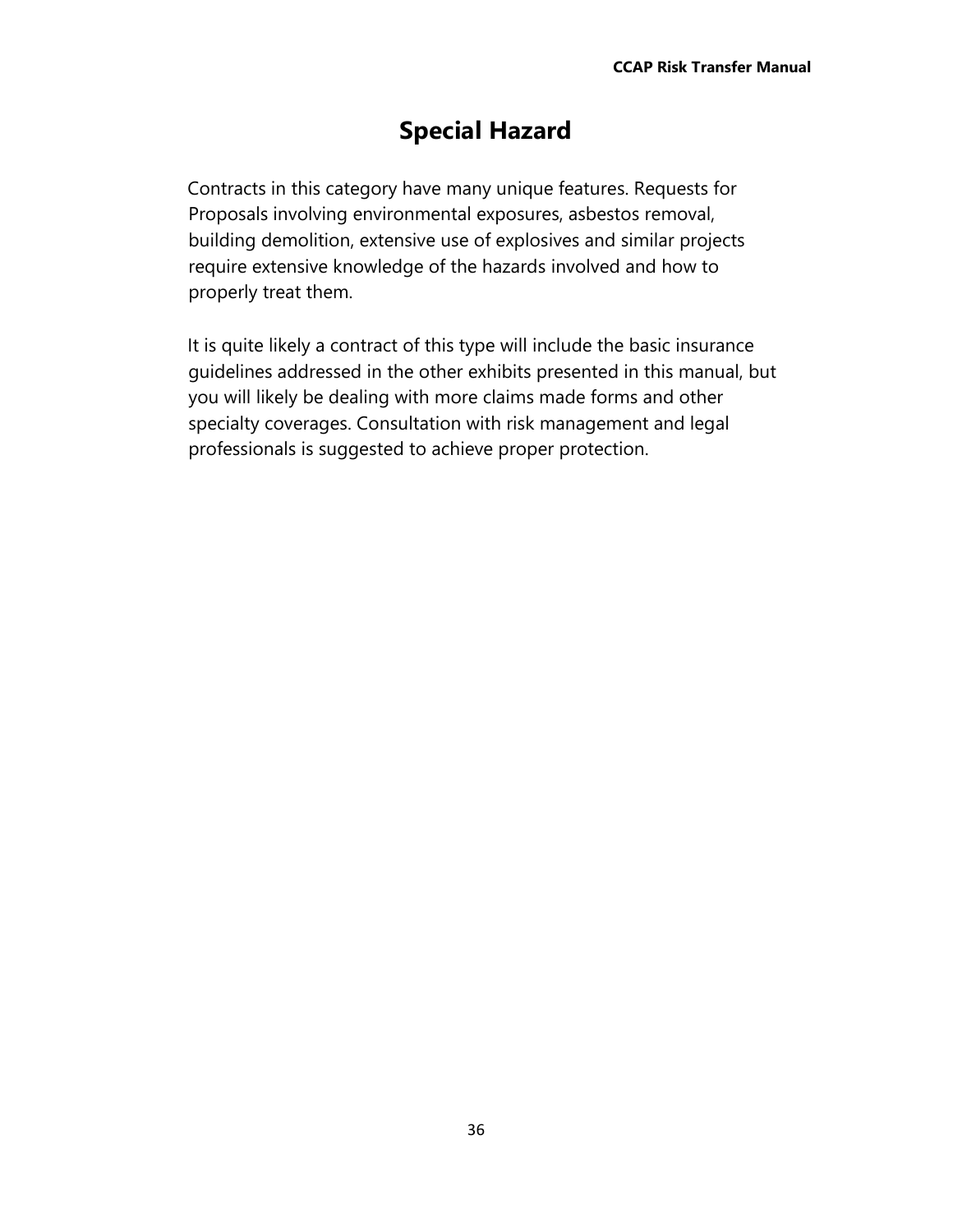# **AIA Document A201 – Contractor Provides Builders Risk**

Counties should consider necessary changes to be made to Article 11, Insurance and Bonds, of AIA Document A201-2007 where the contractor is going to provide the builders risk property coverage for new construction.

## **AIA Document A201 – Owner Provides Builders Risk**

Counties should consider necessary changes to be made to Article 11, Insurance and Bonds, of AIA Document A201-2007 where the owner/county is required to provide the builders risk property coverage for new construction. We encourage members to avoid this practice.

# **AIA Document A107 – Owner Provides Builders Risk**

Counties should consider necessary changes to be made to be made to Article 17, Insurance and Bonds, of AIA Document A107-2007 where the owner/county is required to provide the builders risk property coverage for new construction. We encourage members to avoid this practice.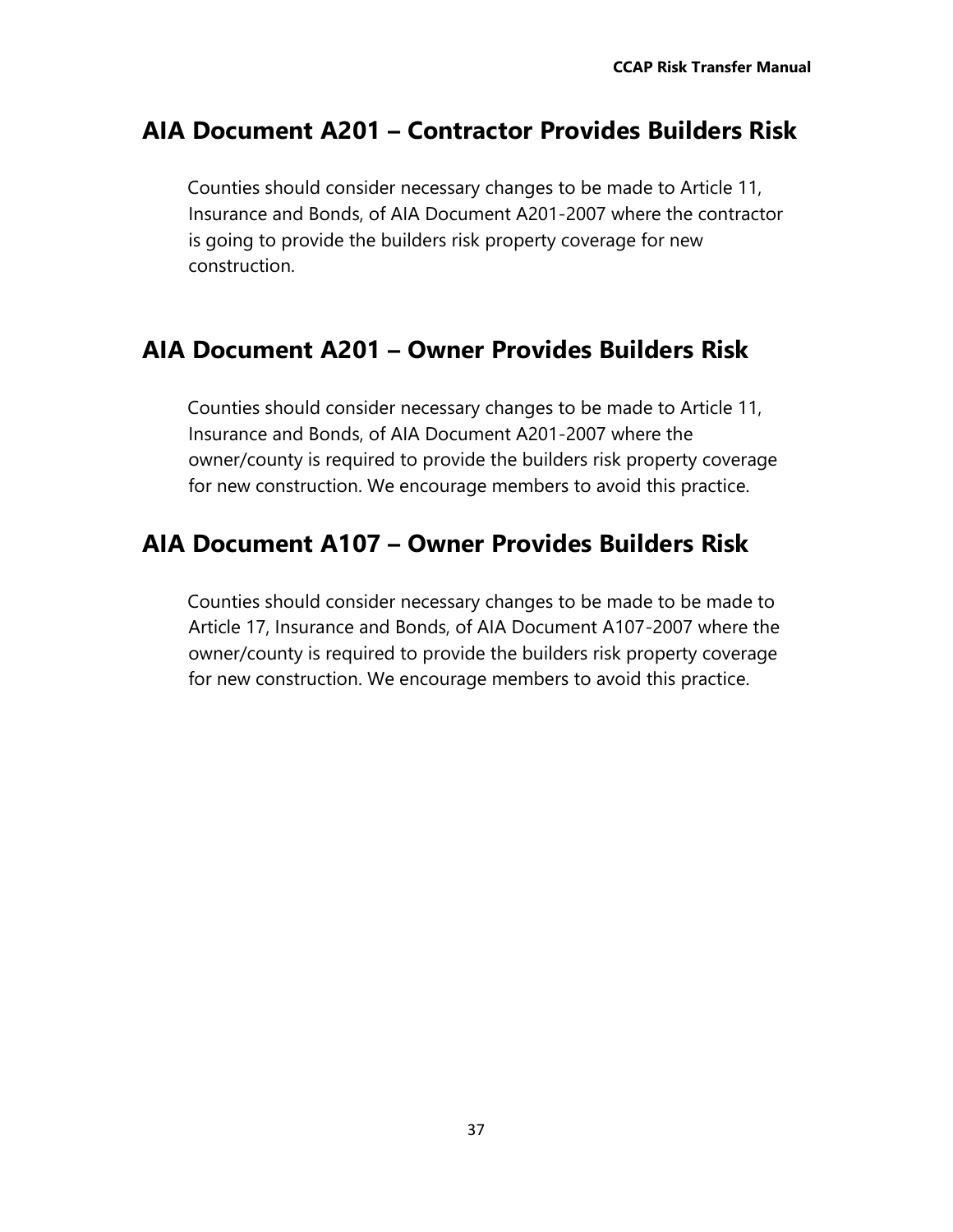# **Sample Insurance and Indemnification Requirements**

#### **INSURANCE REQUIREMENTS**

The Contractor shall not begin work under this Contract until it has obtained all insurance coverages required under this section and such insurance has been approved by the County. The following insurance coverages shall be kept in force during the life of the Agreement and shall be primary with respect to any insurance or self-insurance programs covering the County, its commissioners, officials, agents, representatives and employees.

#### A. Workers' Compensation and Employers Liability Insurance

The minimum acceptable limits shall be the statutory limits as required by the Commonwealth of Pennsylvania for Coverage A, Workers Compensation and \$500,000 each accident for Coverage B, Employers Liability.

#### B. Commercial General Liability Insurance

Coverage shall include liability coverage addressing premises and operations, contractual, independent contractors, and products/completed operations. The coverage must protect against claims for damages resulting from bodily injury, including death, personal injury and property damage.

The minimum acceptable limits of liability shall be \$1,000,000 each occurrence. If the coverage contains a general aggregate, such limit shall not be less than \$2,000,000. The products/completed operations limit shall not be less than \$2,000,000. If written on a claims made form, the products/completed operations coverage is to be maintained for two years after final payment.

The County is to be named as an additional insured on the insurance coverage required under this section.

#### C. Automobile Liability Insurance

Coverage shall include liability coverage addressing claims for damages resulting from bodily injury, including death and property damage, which may arise from the operations of any owned, hired or non-owned automobile. The minimum acceptable limit of liability shall be \$1,000,000 Combined Single Limit for each accident.

The County is to be named as an additional insured on the insurance coverage required under this section.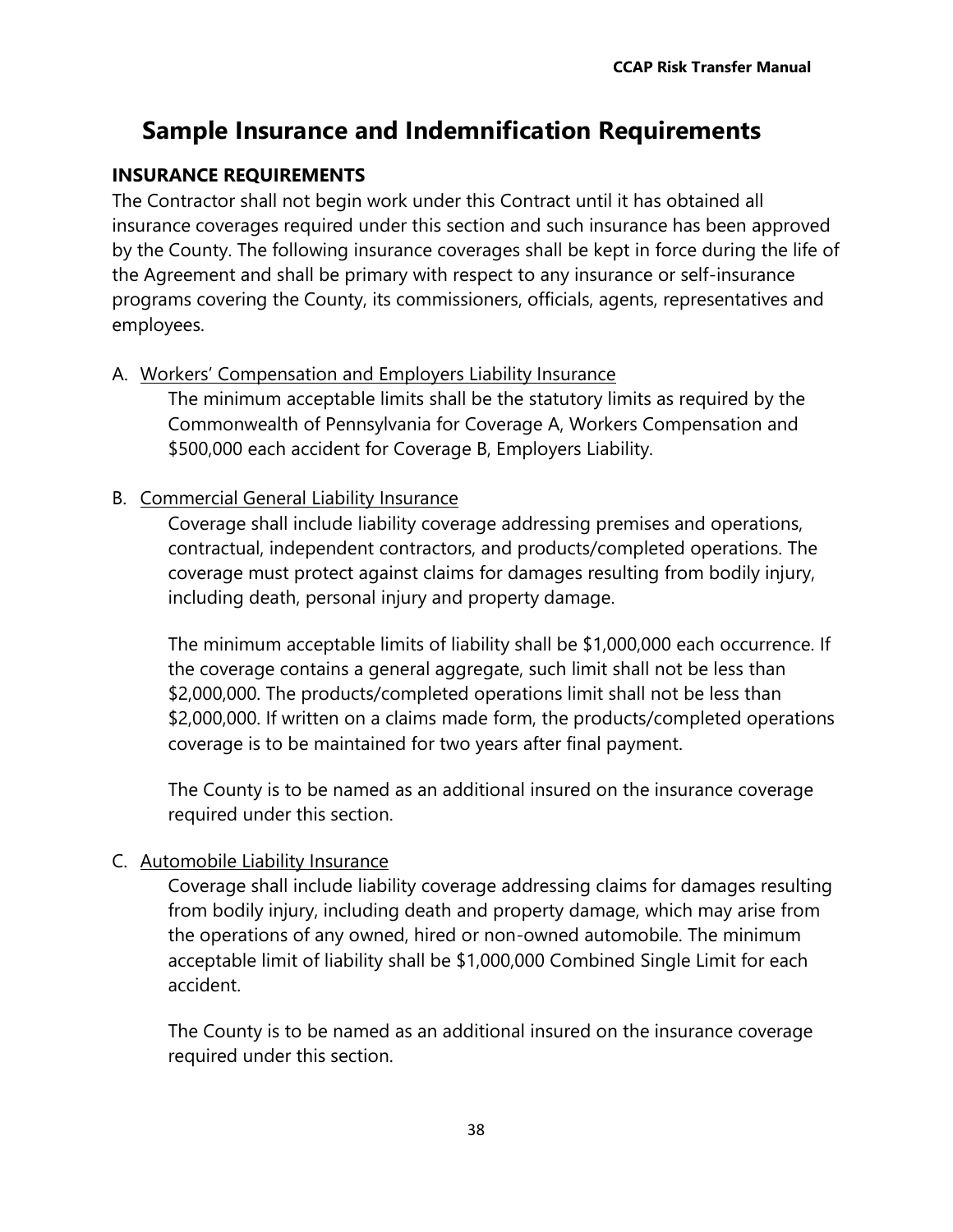#### D. Certificate of Insurance

The Contractor shall furnish the County with a certificate(s) of insurance evidencing the coverages required in this section. Such certificate(s) shall specifically state that the insurance company or companies underwriting these insurance coverages shall give the County at least thirty (30) days written notice in the event of cancellation of, or material change in, any of the coverages. If the certificate(s) is shown to expire prior to completion of all the terms of this Agreement, the Contractor shall furnish a certificate(s) of insurance evidencing renewal of its coverage to the County.

The Contractor shall require each and every subcontractor performing work under this Contract to maintain the same coverages required of the Contractor in this section, and upon the request by the County, shall furnish the County with a certificate(s) of insurance evidencing the Subcontractors insurance coverages required in this section.

#### **INDEMNIFICATION AND HOLD HARMLESS**

The Contractor agrees to indemnify and hold harmless, protect and defend the County and its elected and appointed officials, employees, agents, and representatives against any and all claims, demands, suits, actions, payments and judgments, including any and all costs and expenses connected therewith, legal cost or otherwise, for any damages which may be asserted, claimed, or recovered against or from County or its insurers, because of personal injury, including bodily injury or death, or on account of property damage, including loss of use thereof, sustained by any person or persons which arises out of, is in any way connected with, or results from any and all work or activity associated with the services provided under this agreement unless such damages are the direct and sole result of County's negligence.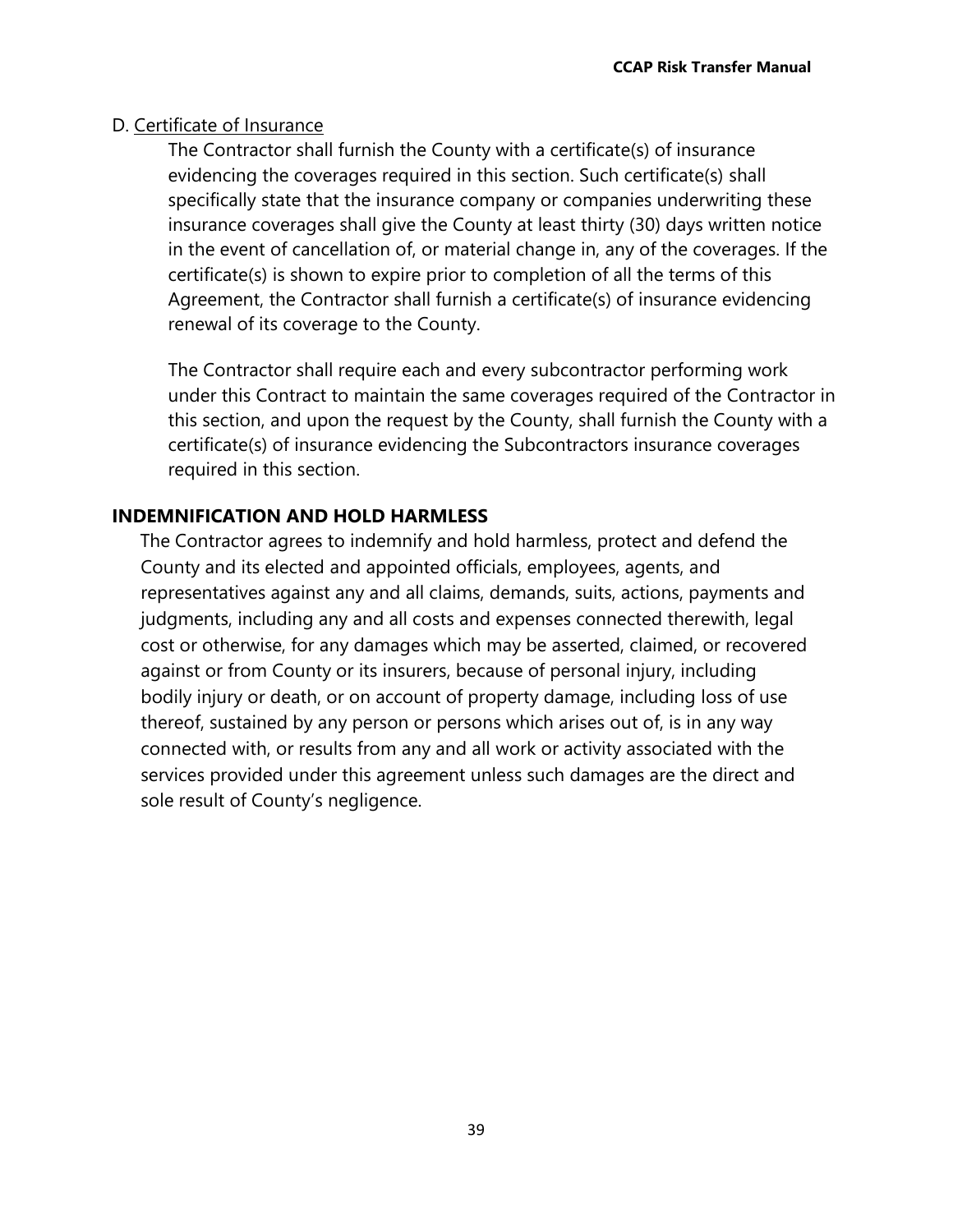# **A Sample Indemnification and Insurance Provision for Lease of a County Owned Premises**

(Lessee) agrees to indemnify and hold harmless, protect and defend (Lessor) and its elected and appointed officials, employees, agents, and representatives against any and all claims, demands, suits, actions, payments and judgments, including any and all costs and expenses connected therewith, legal cost or otherwise, for any damages which may be asserted, claimed, or recovered against or from (Lessor), because of personal injury, including bodily injury or death, or on account of property damage, including loss of use thereof, sustained by any person or persons which arises out of, is in anyway connected with, or results from the negligent or other use or operation of (Description of Property) by the (Lessee).

(Lessee) agrees to take proper care of the above referenced property and shall return such property to (Lessor) in the same condition as when received, ordinary wear and tear excepted. (Lessee) agrees to secure a liability insurance policy against claims for damages resulting from bodily injury and property damage which might arise from the use or operation of the referenced property by (Lessee) or its elected and appointed officials, employees, agents, and representatives with limits not less than (\$1,000,000 should be minimum) for each accident or occurrence. (Lessor) should be named as an additional insured on the referenced liability insurance policy. A certificate of insurance evidencing such insurance and additional insured status is to be provided to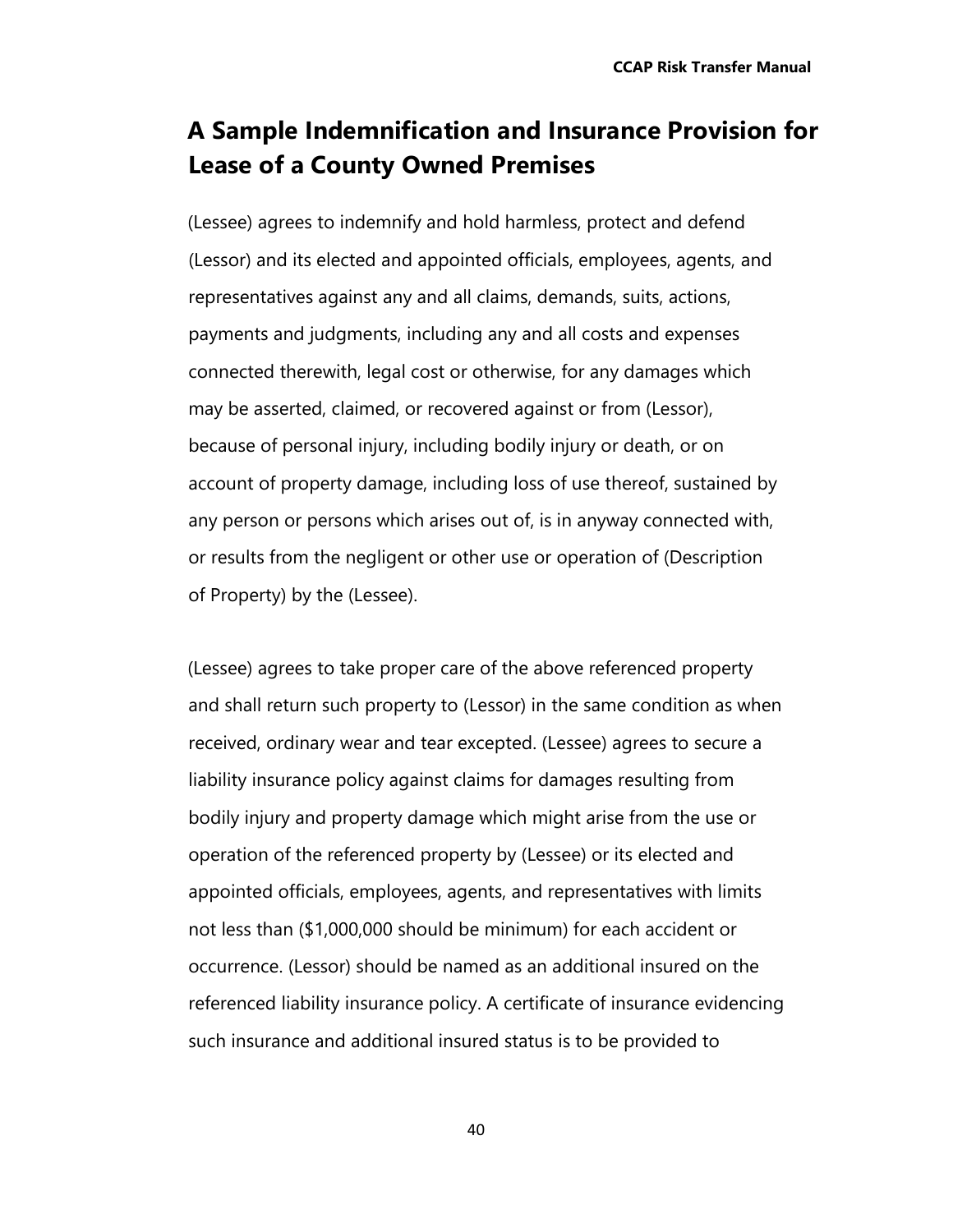(Lessor) for the duration of this agreement and/or as long as the above referenced property is in the care, custody or control of (Lessee).

(Lessee) agrees to waive any and all rights of recovery its insurance company may have for insured losses against (Lessor) and its elected and appointed officials, employees, agents, and representatives for any and all loss or damage that may occur while the above referenced property is in its care, custody or control.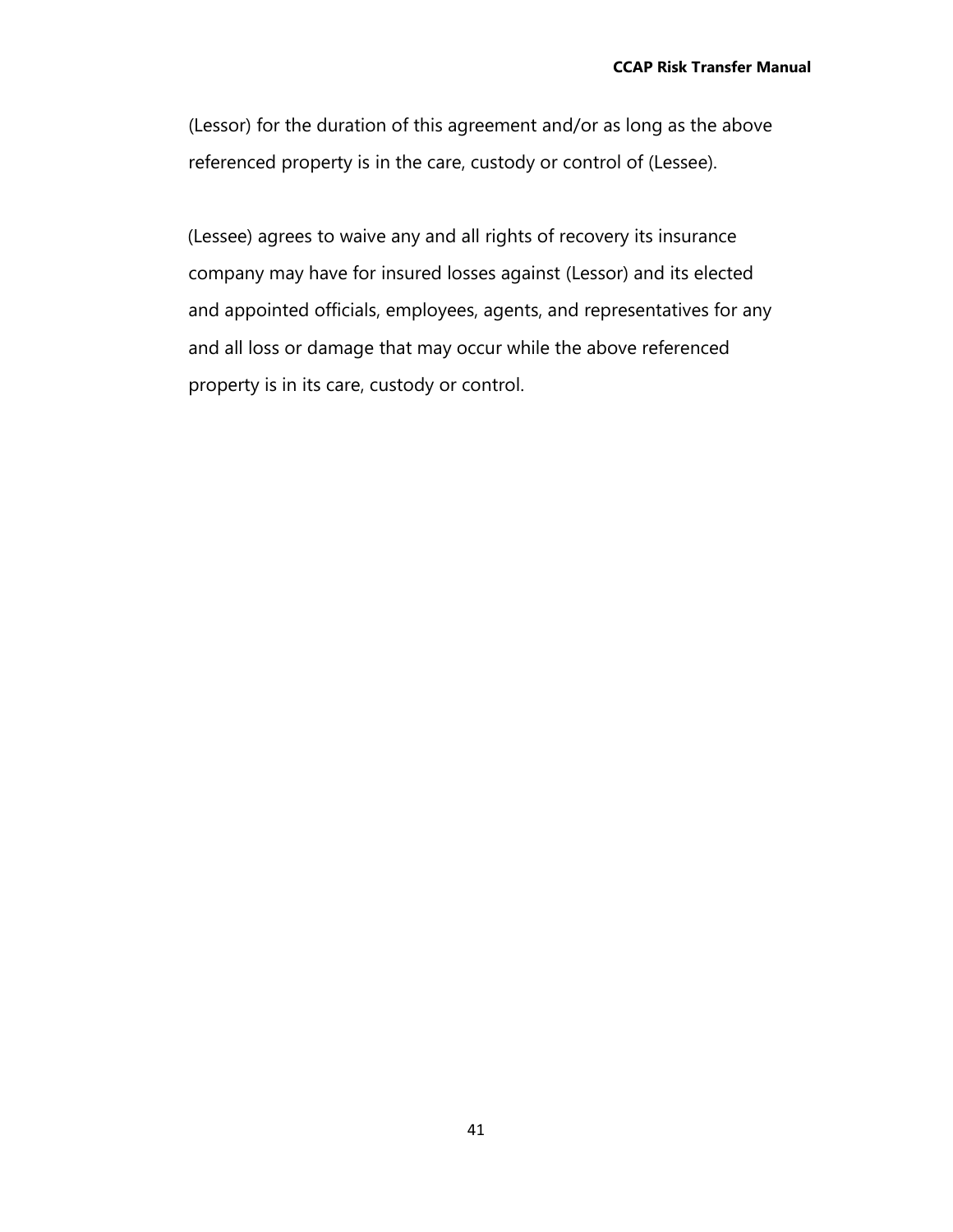# **CONSIDERATIONS FOR AGREEMENTS BETWEEN COUNTIES FOR THE HOUSING OF INMATES IN THE COUNTY PRISON**

We suggested contracts of this type include the following information:

- Date of agreement
- Governing Law (Commonwealth of Pennsylvania)
- Duration of the agreement
- Provisions for termination of the contract
- Mailing and other contact addresses
- Definitions (for example, how is a prisoner day defined?)
- Compensation rates, per day, how calculated, any annual rate adjustments, billing and payment process
- Right of inspection of the prison where the county's inmates are being held.
- Furloughs, passes and work release
- Inmate accounts
- Inmate property
- Responsibility for offender's custody, provision of sustenance, necessary medical services and supplies, programs, treatments, etc.
- Medical Services to be provided, record keeping, payments
- Disciplinary Authority